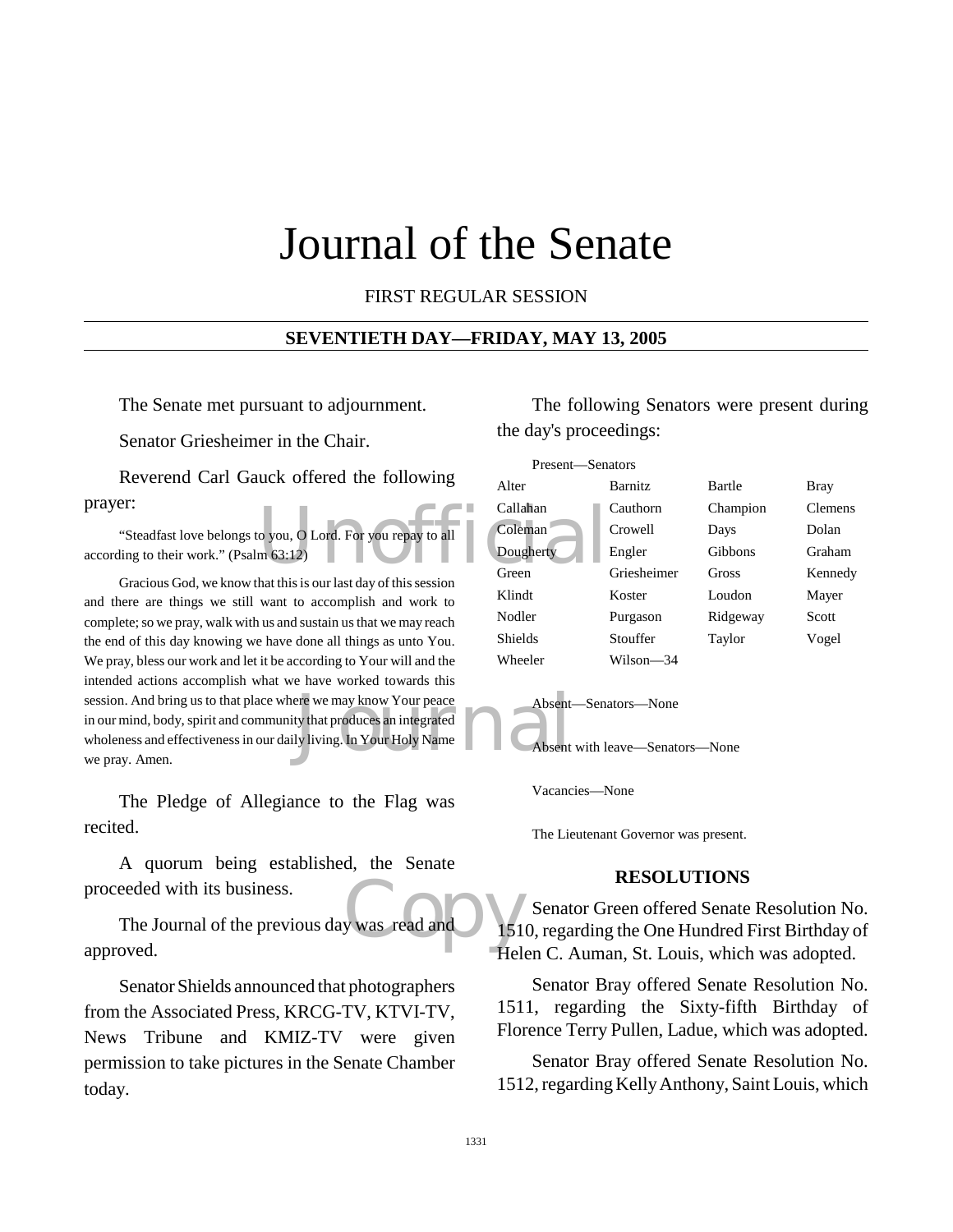was adopted.

Senator Alter offered Senate Resolution No. 1513, regarding Diana Miller, which was adopted.

The Senate observed a moment of silence in memory of John Oliver, Sr.

# **MESSAGES FROM THE HOUSE**

The following messages were received from the House of Representatives through its Chief Clerk:

Mr. President: I am instructed by the House of Representatives to inform the Senate that the House has concurred in **SA 1** to **SA 1**, **SA 1**, as amended, and has taken up and passed **HB 114**, as amended.

Also,

instructed by the House of<br>
Senate that the<br>
for SCS for HCS for HB<br>
Mr. Presid Mr. President: I am instructed by the House of Representatives to inform the Senate that the House has adopted **SS** for **SCS** for **HCS** for **HB 437** and has taken up and passed **SS** for **SCS** for **HCS** for **HB 437**.

Also,

the Senate that the<br>
Senate that the strong services of services of the services of the services of the services of the services of the services of the services of the services of the services of the services of the servic Mr. President: I am instructed by the House of Representatives to inform the Senate that the House has adopted **SS** for **SCS** for **HCS** for **HB 64** and has taken up and passed **SS** for **SCS** for **HCS** for **HB 64**.

Emergency clause adopted.

Also,

enate that the<br>
2, SA 3, SA 4, following<br>
d HCS for HB Mr. President: I am instructed by the House of Representatives to inform the Senate that the House has concurred in **SA 1**, **SA 2**, **SA 3**, **SA 4**, **SA 6** and has taken up and passed **HCS** for **HB 461**, as amended.

Also,

Mr. President: I am instructed by the House of Representatives to inform the Senate that the House has adopted **SCS** for **HB 638** and has taken up and passed **SCS** for **HB 638**.

Mr. President: I am instructed by the House of Representatives to inform the Senate that the House has concurred in **SSA 1** for **SA 1**, **SA 3**, **SA 6** and has taken up and passed **HCS** for **HB 525**, as amended.

Also,

Mr. President: I am instructed by the House of Representatives to inform the Senate that the House has taken up and passed **HCS** for **SCS** for **SB 196**, entitled:

An Act to repeal section 144.030, RSMo, and to enact in lieu thereof one new section relating to material recovery operations.

In which the concurrence of the Senate is respectfully requested.

Also,

Mr. President: I am instructed by the House of Representatives to inform the Senate that the House has taken up and passed **HCS** for **SS** for **SB 402**, entitled:

An Act to repeal sections 311.310, 311.325, 570.223, and 577.500, RSMo, and to enact in lieu thereof seven new sections relating to substance abuse, with penalty provisions.

In which the concurrence of the Senate is respectfully requested.

# **REPORTS OF STANDING COMMITTEES**

Senator Gibbons, Chairman of the Committee on Gubernatorial Appointments, submitted the following report:

Mr. President: Your Committee on Gubernatorial Appointments, to which was referred the following appointment, begs leave to report that it has considered the same and recommends that the Senate do give its advice and consent to the following:

Nicole Cozean, as a member of the Missouri Board of Occupational Therapy.

Also,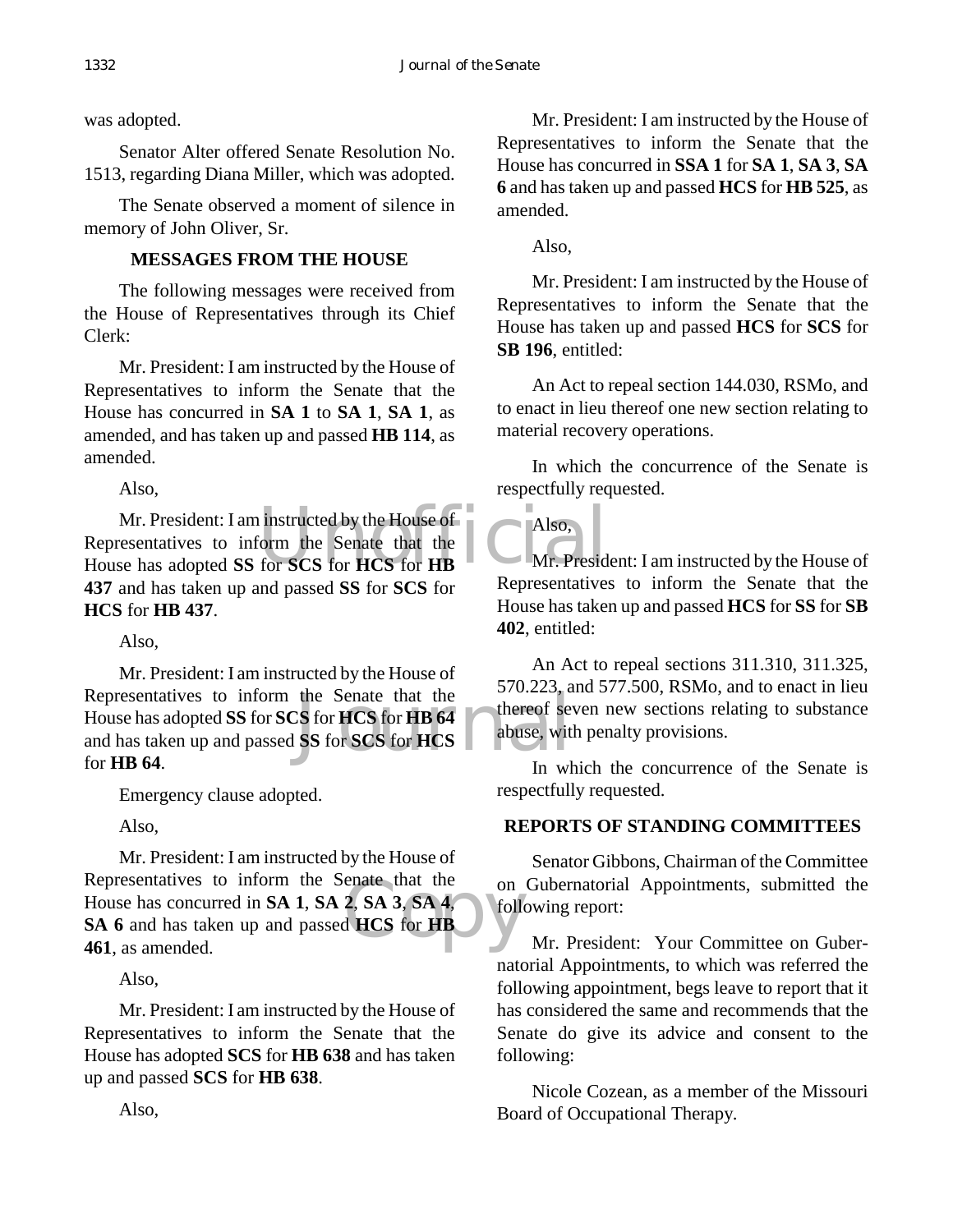Senator Crowell moved that the committee report be adopted, and the Senate do give its advice and consent to the above appointment, which motion prevailed.

#### **CONCURRENT RESOLUTIONS**

Senator Nodler moved that **HCR 9** be taken up for adoption, which motion prevailed.

On motion of Senator Nodler, **HCR 9** was adopted by the following vote:

| YEAS—Senators                                                                                                       |                                 |          | Vacancies—None  |                                          |          |                                        |             |
|---------------------------------------------------------------------------------------------------------------------|---------------------------------|----------|-----------------|------------------------------------------|----------|----------------------------------------|-------------|
| Alter                                                                                                               | <b>Barnitz</b>                  | Bartle   | <b>Bray</b>     |                                          |          |                                        |             |
| Callahan                                                                                                            | Cauthorn                        | Champion | <b>Clemens</b>  | Senator Mayer moved that HCR 23 be taken |          |                                        |             |
| Coleman                                                                                                             | Crowell                         | Days     | Dolan           | up for adoption, which motion prevailed. |          |                                        |             |
| Dougherty                                                                                                           | Engler                          | Gibbons  | Graham          |                                          |          | President Kinder assumed the Chair.    |             |
| Green                                                                                                               | Griesheimer                     | Gross    | Kennedy         |                                          |          |                                        |             |
| Koster                                                                                                              | Loudon                          | Mayer    | Nodler          |                                          |          | On motion of Senator Mayer, HCR 23 was |             |
| Purgason                                                                                                            | Ridgeway                        | Scott    | Shields         | adopted by the following vote:           |          |                                        |             |
| Stouffer                                                                                                            | Taylor                          | Vogel    | Wheeler         | YEAS-Senators                            |          |                                        |             |
| Wilson-33                                                                                                           |                                 |          |                 | Alter                                    | Bartle   | <b>Bray</b>                            | Callahan    |
|                                                                                                                     | NAYS—Senators—None              |          |                 | Cauthorn                                 | Champion | <b>Clemens</b>                         | Coleman     |
|                                                                                                                     |                                 |          |                 | Crowell                                  | Days     | Dougherty                              | Engler      |
|                                                                                                                     | Absent-Senator Klindt-1         |          |                 | Gibbons                                  | Graham   | Green                                  | Griesheimer |
|                                                                                                                     | Absent with leave—Senators—None |          |                 | Gross                                    | Kennedy  | Klindt                                 | Koster      |
|                                                                                                                     |                                 |          |                 | Loudon                                   | Mayer    | Nodler                                 | Purgason    |
| Vacancies—None                                                                                                      |                                 |          |                 | Ridgeway                                 | Scott    | Shields                                | Stouffer    |
| Senator Dolan moved that <b>HCR 20</b> be taken<br>up for 3rd reading and final passage, which motion<br>prevailed. |                                 |          | Taylor<br>NAYS- | Vogel<br>-Senators-None                  | Wheeler  | $Wilson - 32$                          |             |

## **HCR 20**, entitled:

## HOUSE CONCURRENT RESOLUTION NO. 20

Copy Relating to the designation of October fifteenth as Pregnancy and Infant Loss Remembrance Day.

Was taken up.

On motion of Senator Dolan, **HCR 20** was read the 3rd time and passed by the following vote:

|           | YEAS-Senators  |          |                |
|-----------|----------------|----------|----------------|
| Alter     | <b>Barnitz</b> | Bartle   | <b>Bray</b>    |
| Callahan  | Cauthorn       | Champion | <b>Clemens</b> |
| Coleman   | Crowell        | Days     | Dolan          |
| Dougherty | Engler         | Gibbons  | Graham         |
| Green     | Griesheimer    | Gross    | Kennedy        |

| Loudon   | Mayer | Nodler         | Purgason  |
|----------|-------|----------------|-----------|
| Ridgeway | Scott | <b>Shields</b> | Stouffer  |
| Taylor   | Vogel | Wheeler        | Wilson—32 |

NAYS—Senators—None

Absent—Senators Klindt Koster—2

Absent with leave—Senators—None

Absent—Senators Barnitz Dolan—2

Absent with leave—Senators—None

Vacancies—None

## **PRIVILEGED MOTIONS**

Senator Ridgeway moved that **SCS** for **SB 196**, with **HCS**, be taken up for 3rd reading and final passage, which motion prevailed.

**HCS** for **SCS** for **SB 196**, entitled:

HOUSE COMMITTEE SUBSTITUTE FOR SENATE COMMITTEE SUBSTITUTE FOR SENATE BILL NO. 196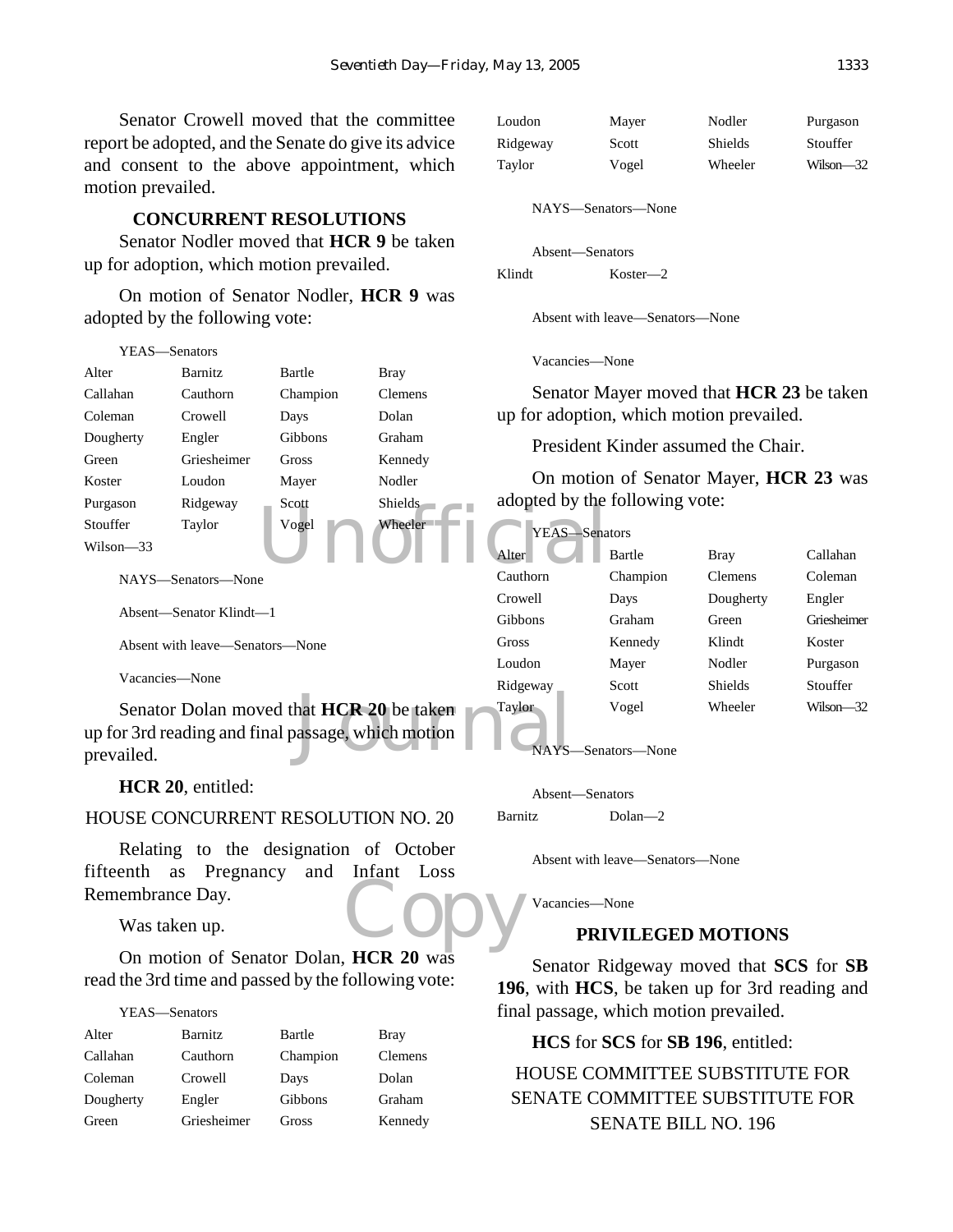An Act to repeal section 144.030, RSMo, and to enact in lieu thereof one new section relating to material recovery operations.

Was taken up.

Senator Ridgeway moved that **HCS** for **SCS** for **SB 196** be adopted, which motion prevailed by the following vote:

| YEAS—Senators |          |         |           |
|---------------|----------|---------|-----------|
| Alter         | Bartle   | Bray    | Callahan  |
| Cauthorn      | Champion | Clemens | Coleman   |
| Crowell       | Days     | Dolan   | Dougherty |
| Engler        | Gibbons  | Graham  | Green     |
| Griesheimer   | Gross    | Kennedy | Klindt    |
| Loudon        | Mayer    | Nodler  | Purgason  |
| Ridgeway      | Scott    | Shields | Stouffer  |
| Taylor        | Vogel    | Wheeler | Wilson—32 |
|               |          |         |           |

NAYS—Senators—None

Absent—Senators

Barnitz Koster—2

Absent with leave—Senators—None

Vacancies—None

On motion of Senator Ridgeway, **HCS** for<br>
for **SB 196** was read the 3rd time and passed<br> **SB 402** be<br>
following vote:<br>
following **SCS** for **SB 196** was read the 3rd time and passed by the following vote:

#### YEAS—Senators

| Alter    | Bartle   | Bray           | Callahan    | Alter |
|----------|----------|----------------|-------------|-------|
| Cauthorn | Champion | <b>Clemens</b> | Coleman     | Calla |
| Crowell  | Days     | Dougherty      | Engler      | Cole  |
| Gibbons  | Graham   | Green          | Griesheimer | Engl  |
| Gross    | Kennedy  | Klindt         | Koster      | Gries |
| Loudon   | Mayer    | Nodler         | Purgason    | Kost  |
| Ridgeway | Scott    | <b>Shields</b> | Stouffer    | Purg  |
| Taylor   | Vogel    | Wheeler        | Wilson—32   | Stout |

NAYS—Senators—None

Absent—Senators Barnitz Dolan—2

Absent with leave—Senators—None

Vacancies—None

The President declared the bill passed.

On motion of Senator Ridgeway, title to the bill was agreed to.

Senator Ridgeway moved that the vote by which the bill passed be reconsidered.

Senator Shields moved that motion lay on the table, which motion prevailed.

Bill ordered enrolled.

Senator Gibbons moved that **SS** for **SB 402**, with **HCS**, be taken up for 3rd reading and final passage, which motion prevailed.

**HCS** for **SS** for **SB 402**, entitled:

## Unofficial HOUSE COMMITTEE SUBSTITUTE FOR SENATE SUBSTITUTE FOR SENATE BILL NO. 402

An Act to repeal sections 311.310, 311.325, 570.223, and 577.500, RSMo, and to enact in lieu thereof seven new sections relating to substance abuse, with penalty provisions.

Was taken up.

Senator Gibbons moved that **HCS** for **SS** for **SB 402** be adopted, which motion prevailed by the following vote:

| YEAS—Senators |                |          |                |
|---------------|----------------|----------|----------------|
| Alter         | <b>Barnitz</b> | Bartle   | Bray           |
| Callahan      | Cauthorn       | Champion | <b>Clemens</b> |
| Coleman       | Crowell        | Days     | Dolan          |
| Engler        | Gibbons        | Graham   | Green          |
| Griesheimer   | Gross          | Kennedy  | Klindt         |
| Koster        | Loudon         | Mayer    | Nodler         |
| Purgason      | Ridgeway       | Scott    | Shields        |
| Stouffer      | Taylor         | Vogel    | Wheeler        |
|               |                |          |                |

Wilson—33

NAYS—Senators—None

Absent—Senator Dougherty—1

Absent with leave—Senators—None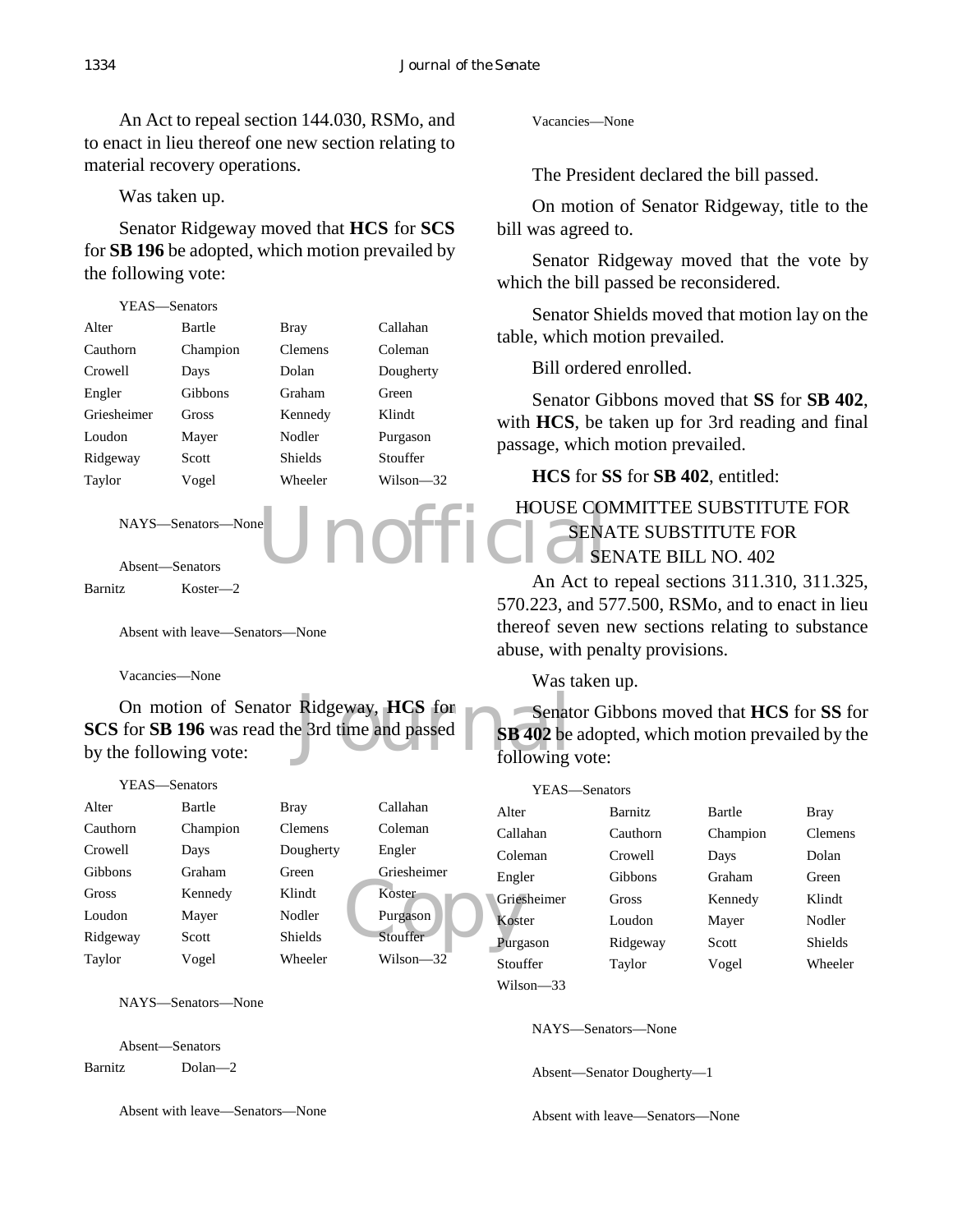## Vacancies—None

On motion of Senator Gibbons, **HCS** for **SS** for **SB 402** was read the 3rd time and passed by the following vote:

# YEAS—Senators Alter Barnitz Bartle Bray Callahan Cauthorn Champion Clemens Coleman Crowell Days Dolan Dougherty Engler Gibbons Graham Green Griesheimer Gross Kennedy Klindt Koster Loudon Mayer Nodler Purgason Ridgeway Scott Shields Stouffer Taylor Vogel Wheeler Wilson—34

NAYS—Senators—None

Absent—Senators—None

Absent with leave-Senators

Vacancies—None

The President declared the bill passed.

On motion of Senator Gibbons, title to the bill was agreed to.

```
ed that the vote by Nodler Shields Wheeler
    Senator Gibbons moved that the vote by
which the bill passed be reconsidered.
```
Senator Shields moved that motion lay on the table, which motion prevailed.

Bill ordered enrolled.

#### **MESSAGES FROM THE HOUSE**

MESSAGES FROM THE HOUSE<br>The following message was received from the<br>House of Representatives through its Chief Clerk: The following message was received from the

Mr. President: I am instructed by the House of Representatives to inform the Senate that the House has taken up and passed **HCS** for **SB 320**, entitled:

An Act to repeal sections 429.010 and 429.080, RSMo, and to enact in lieu thereof two new sections relating to mechanic liens.

In which the concurrence of the Senate is respectfully requested.

#### **PRIVILEGED MOTIONS**

Senator Koster moved that **SB 320**, with **HCS**, be taken up for 3rd reading and final passage, which motion prevailed.

#### **HCS** for **SB 320**, entitled:

# HOUSE COMMITTEE SUBSTITUTE FOR SENATE BILL NO. 320

An Act to repeal sections 429.010 and 429.080, RSMo, and to enact in lieu thereof two new sections relating to mechanic liens.

#### Was taken up.

e<br>
adopted, v<br>
reas Sena<br>
VEAS Sena Senator Koster moved that **HCS** for **SB 320** be adopted, which motion prevailed by the following vote:

YEAS—Senators

| Alter          | <b>Barnitz</b> | Bartle   | Bray           |
|----------------|----------------|----------|----------------|
| Callahan       | Cauthorn       | Champion | <b>Clemens</b> |
| Coleman        | Crowell        | Days     | Dolan          |
| Dougherty      | Engler         | Gibbons  | Graham         |
| Green          | Griesheimer    | Gross    | Kennedy        |
| Klindt         | Koster         | Loudon   | Mayer          |
| Nodler         | Purgason       | Ridgeway | Scott          |
| <b>Shields</b> | Stouffer       | Taylor   | Vogel          |
| Wheeler        | Wilson—34      |          |                |

NAYS—Senators—None

Absent—Senators—None

Absent with leave—Senators—None

#### Vacancies—None

On motion of Senator Koster, **HCS** for **SB 320** was read the 3rd time and passed by the following vote:

| YEAS-Senators |          |          |             |
|---------------|----------|----------|-------------|
| Alter         | Barnitz  | Bartle   | <b>Bray</b> |
| Callahan      | Cauthorn | Champion | Clemens     |
| Coleman       | Crowell  | Days     | Dolan       |
| Dougherty     | Engler   | Gibbons  | Graham      |
|               |          |          |             |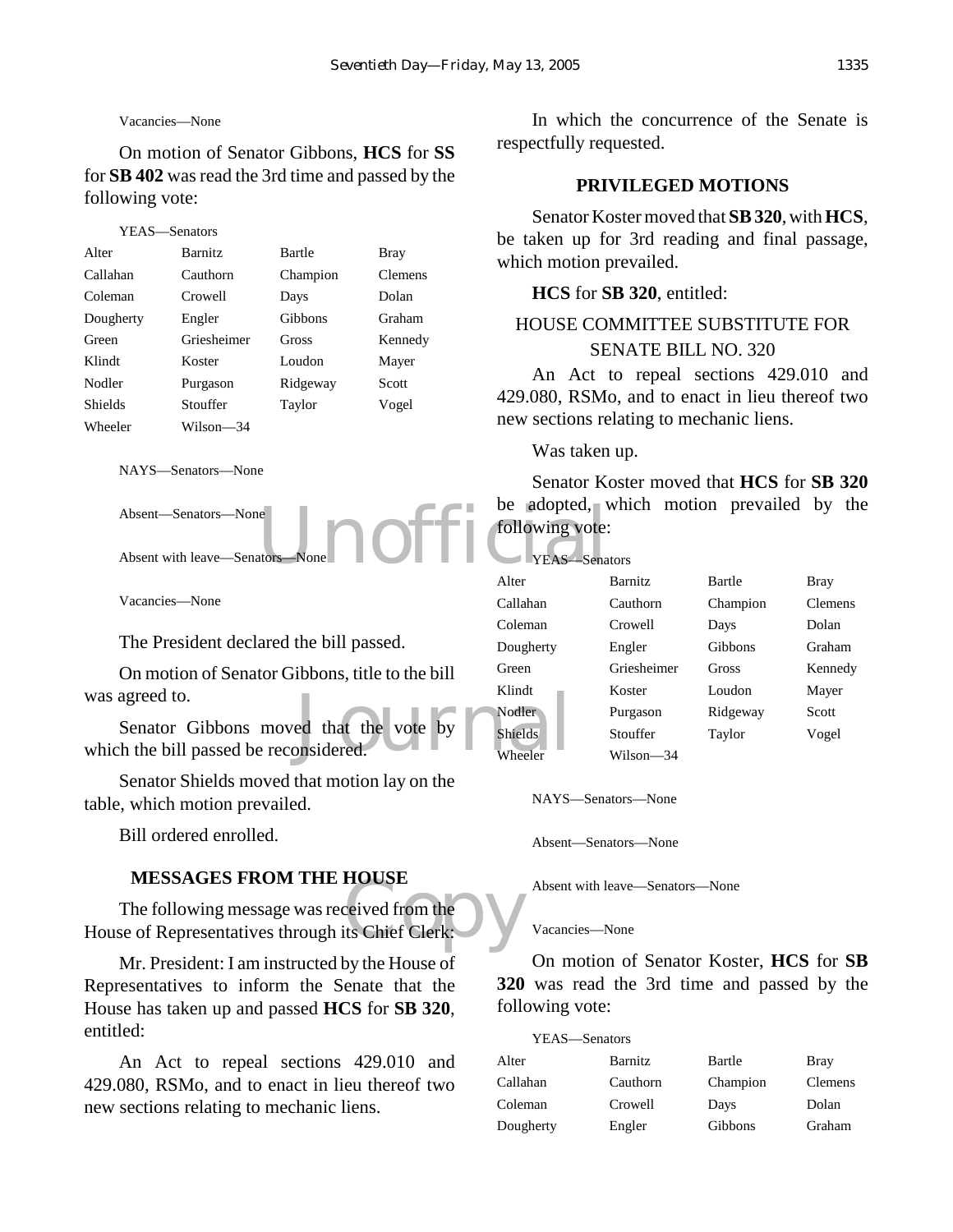| Green          | Griesheimer | Gross    | Kennedy |
|----------------|-------------|----------|---------|
| Klindt         | Koster      | Loudon   | Mayer   |
| Nodler         | Purgason    | Ridgeway | Scott   |
| <b>Shields</b> | Stouffer    | Taylor   | Vogel   |
| Wheeler        | Wilson—34   |          |         |

Absent—Senators—None

Absent with leave—Senators—None

Vacancies—None

The President declared the bill passed.

On motion of Senator Koster, title to the bill was agreed to.

Senator Koster moved that the vote by which the bill passed be reconsidered.

Sidered.<br>
Sidered.<br>
Senator Medicines in the total military affairs.<br>
Senator M Senator Shields moved that motion lay on the table, which motion prevailed.

Bill ordered enrolled.

## **CONCURRENT RESOLUTIONS**

be taken up for adoption, which motion<br>
ailed.<br>
On motion of Senator Coleman, **HCS** for  $\frac{2 \text{ for } \text{HBs}}{\text{passed by}}$ Senator Coleman moved that **HCS** for **HCR 24** be taken up for adoption, which motion prevailed.

**HCR 24** was adopted by the following vote:

| YEAS—Senators |                |          |                |               |
|---------------|----------------|----------|----------------|---------------|
| Alter         | <b>Barnitz</b> | Bartle   | <b>Bray</b>    | Alter         |
| Callahan      | Cauthorn       | Champion | <b>Clemens</b> | Calla<br>Cole |
| Coleman       | Crowell        | Days     | Dolan          |               |
| Dougherty     | Engler         | Gibbons  | Graham         | Engl<br>Gries |
| Green         | Griesheimer    | Gross    | Kennedy        | <b>May</b>    |
| Koster        | Loudon         | Mayer    | Nodler         | Scott         |
| Purgason      | Ridgeway       | Scott    | <b>Shields</b> | Voge          |
| Stouffer      | Taylor         | Vogel    | Wheeler        |               |
| Wilson—33     |                |          |                |               |

NAYS—Senators—None

Absent—Senator Klindt—1

Absent with leave—Senators—None

Vacancies—None

## **HOUSE BILLS ON THIRD READING**

**HCS No. 2** for **HBs 94** and **185**, entitled:

An Act to amend chapter 173, RSMo, by adding thereto one new section relating to tuition grants for dependents and spouses of military members.

Was called from the Informal Calendar and taken up by Senator Koster.

Senator Barnitz offered **SS** for **HCS No. 2** for **HBs 94** and **185**, entitled:

# SENATE SUBSTITUTE FOR HOUSE COMMITTEE SUBSTITUTE NO. 2 FOR HOUSE BILLS NOS. 94 and 185

An Act to repeal section 351.488, RSMo, and to enact in lieu thereof two new sections relating to military affairs.

Senator Mayer assumed the Chair.

Senator Barnitz moved that **SS** for **HCS No. 2** for **HBs 94** and **185** be adopted, which motion prevailed.

President Kinder assumed the Chair.

On motion of Senator Koster, **SS** for **HCS No. 2** for **HBs 94** and **185** was read the 3rd time and passed by the following vote:

| YEAS—Senators |             |                |           |           |
|---------------|-------------|----------------|-----------|-----------|
|               | Alter       | <b>Barnitz</b> | Bartle    | Bray      |
|               | Callahan    | Cauthorn       | Champion  | Clemens   |
|               | Coleman     | Crowell        | Days      | Dougherty |
|               | Engler      | Gibbons        | Graham    | Green     |
|               | Griesheimer | Kennedy        | Koster    | Loudon    |
|               | Mayer       | Nodler         | Purgason  | Ridgeway  |
|               | Scott       | Shields        | Stouffer  | Taylor    |
|               | Vogel       | Wheeler        | Wilson—31 |           |

NAYS—Senators—None

Absent—Senators

Dolan Gross Klindt—3

Absent with leave—Senators—None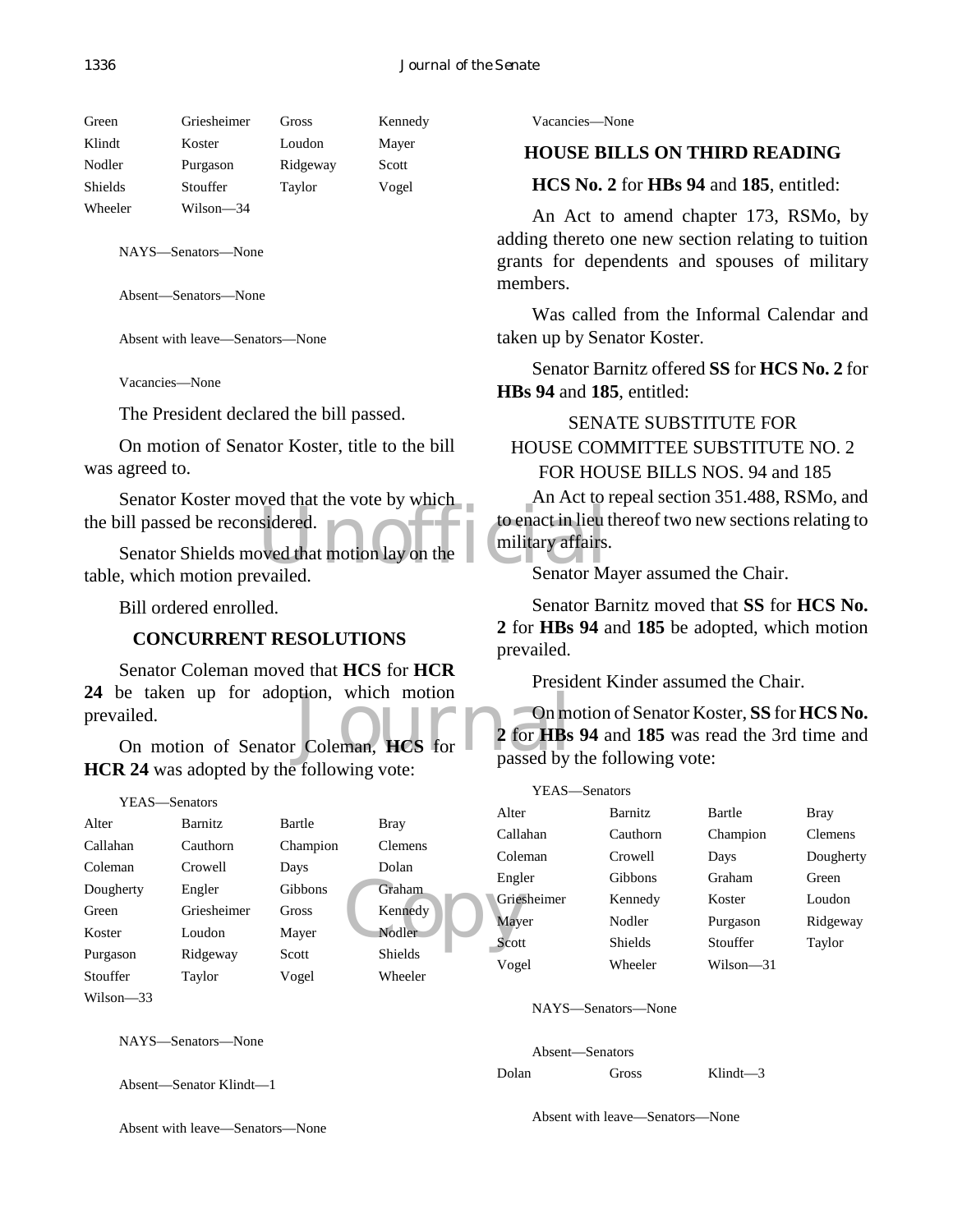Vacancies—None

The President declared the bill passed.

On motion of Senator Koster, title to the bill was agreed to.

Senator Koster moved that the vote by which the bill passed be reconsidered.

Senator Shields moved that motion lay on the table, which motion prevailed.

#### **MESSAGES FROM THE HOUSE**

The following message was received from the House of Representatives through its Chief Clerk:

d adopted the Conference<br>
S for SCS for HCS for HB<br>
s taken up and passed CCS<br>
S for HR 58<br>
CONFEREN Mr. President: I am instructed by the House of Representatives to inform the Senate that the House has taken up and adopted the Conference Committee Report on **SS** for **SCS** for **HCS** for **HB 58**, as amended, and has taken up and passed **CCS** for **SS** for **SCS** for **HCS** for **HB 58**.

On motion of Senator Shields, the Senate recessed until 1:45 p.m.

#### **RECESS**

The time of recess having expired, the Senate<br>
called to order by President Pro Tem Gibbons.<br>
Photographers from the Kansas City Star and CONFEI The time of recess having expired, the Senate was called to order by President Pro Tem Gibbons.

KOMU-TVwere given permission to take pictures in the Senate Chamber today.

#### **MESSAGES FROM THE HOUSE**

received from<br>
ough its Chief<br>
for l The following messages were received from the House of Representatives through its Chief Clerk:

Mr. President: I am instructed by the House  $\overline{of}$ Representatives to inform the Senate that the House has taken up and adopted the Conference Committee Report on **SS** for **SCS** for **HCS** for **HB 353**, as amended, and has taken up and passed **CCS** for **SS** for **SCS** for **HCS** for **HB 353**.

Emergency clause adopted.

Also,

Mr. President: I am instructed by the House of Representatives to inform the Senate that the House has taken up and adopted the Conference Committee Report on **SS** for **HCS No. 2** for **HB 568**, as amended, and has taken up and passed **CCS** for **SS** for **HCS No. 2** for **HB 568**.

#### **REPORTS OF STANDING COMMITTEES**

Senator Loudon, Chairman of the Committee on Small Business, Insurance and Industrial Relations, submitted the following report:

Mr. President: Your Committee on Small Business, Insurance and Industrial Relations, to which was referred **HCS** for **HB 866**, begs leave to report that it has considered the same and recommends that the bill do pass.

## **CONFERENCE COMMITTEE REPORTS**

Senator Griesheimer, on behalf of the conference committee appointed to act with a like committee from the House on **SS** for **SCS** for **HCS** for **HB 58**, as amended, moved that the following conference committee report be taken up, which motion prevailed.

# CONFERENCE COMMITTEE REPORT ON SENATE SUBSTITUTE FOR SENATE COMMITTEE SUBSTITUTE FOR HOUSE COMMITTEE SUBSTITUTE FOR HOUSE BILL NO. 58

The Conference Committee appointed on Senate Substitute for Senate Committee Substitute for House Committee Substitute for House Bill No. 58, with Senate Amendment Nos. 1, 3, 4, Senate Amendment No. 5 as amended, Senate Amendment Nos. 6, 7, 8, 10, 11, 12, 13, 14, 15, 16, 17, 18, 19, 20, 21, 22, 23, 25, 26, 27, 28, 29, 30, 31, 32, 33, 35, 36, 37, 38, and 39, begs leave to report that we, after free and fair discussion of the differences, have agreed to recommend and do recommend to the respective bodies as follows: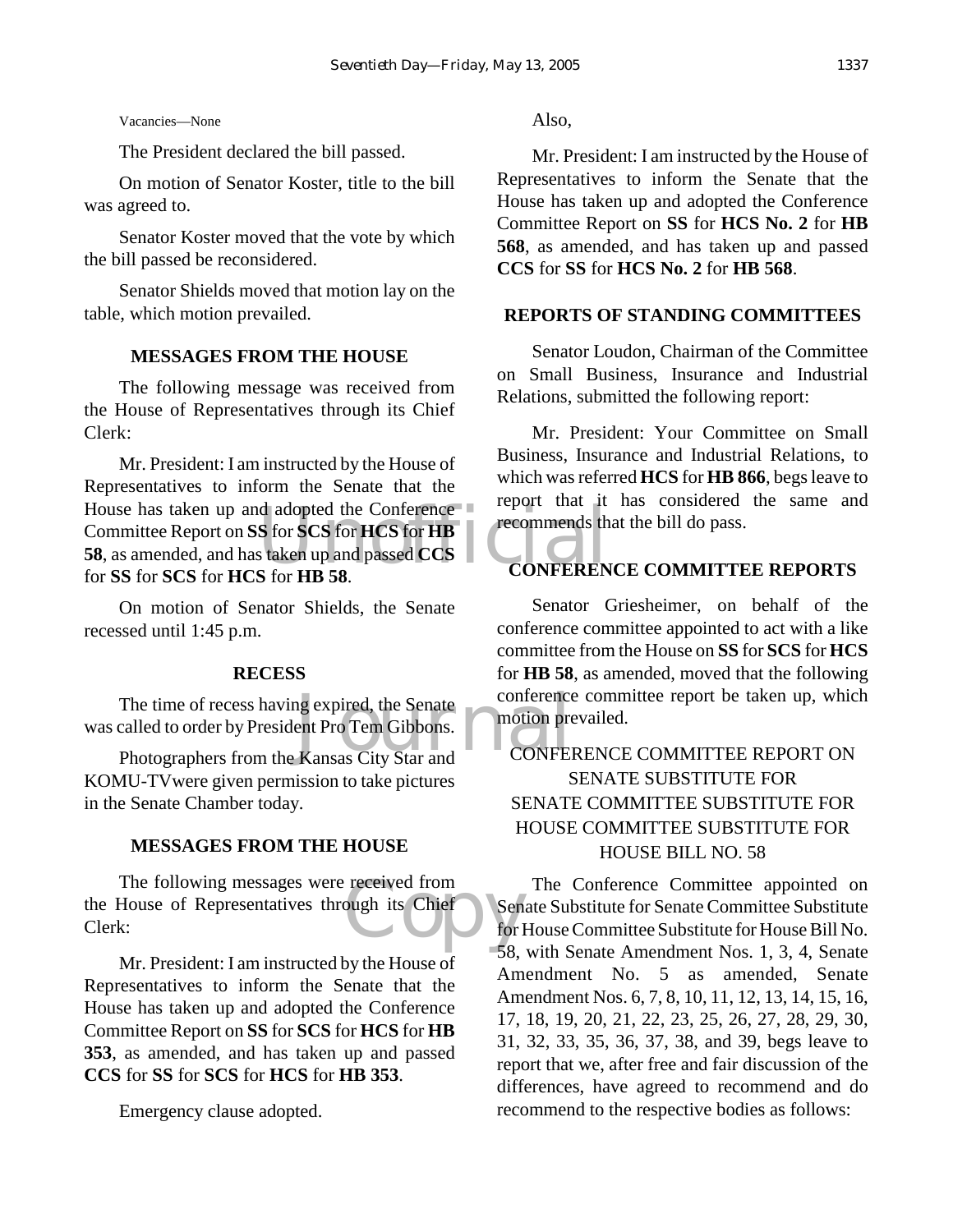1. That the Senate recede from its position on Senate Substitute for Senate Committee Substitute for House Committee Substitute for House Bill No. 58, as amended;

2. That the House recede from its position on House Committee Substitute for House Bill No. 58;

3. That the attached Conference Committee Substitute for Senate Substitute for Senate Committee Substitute for House Committee Substitute for House Bill No. 58, be Third Read and Finally Passed.

| FOR THE HOUSE:     | FOR THE SENATE:          | 67.1754, 67.1  |
|--------------------|--------------------------|----------------|
| /s/ Robert Johnson | /s/ John E. Griesheimer  | 82.291, 82.10  |
| Vicki Schneider    | /s/ Larry Gene Taylor    | 100.059, 105.7 |
|                    |                          | 136.010, 136.1 |
| /s/ Todd Smith     | $\sqrt{s}$ Jason Crowell | 137.106, 137.1 |
| /s/ Wes Wagner     | /s/ Yvonne Wilson        | 138.100, 139.0 |
|                    |                          | 139.400, 139.4 |
| /s/ Trent Skaggs   | Harry Kennedy            | 139.460, 140.1 |

Senator Griesheimer moved that the above conference committee report be adopted, which motion prevailed by the following vote:

|                 | YEAS—Senators  |          |           | 278.240,            |
|-----------------|----------------|----------|-----------|---------------------|
| Alter           | Bartle         | Callahan | Cauthorn  |                     |
| Champion        | <b>Clemens</b> | Crowell  | Dolan     | 321.120,            |
| Dougherty       | Engler         | Gibbons  | Graham    | 349.045,            |
| Griesheimer     | Gross          | Koster   | Loudon    | 447.640,            |
| Nodler          | Scott          | Shields  | Stouffer  | 488.2220,           |
| Taylor          | Vogel          | Wheeler  | Wilson-24 | 701.031,7           |
|                 |                |          |           | $137.130 \text{ s}$ |
| <b>ATA SZCI</b> |                |          |           | substitute          |

NAYS—Senators Barnitz Bray Coleman Days

| Green    | Kennedy        | Klindt | Mayer |
|----------|----------------|--------|-------|
| Purgason | $Rideway - 10$ |        |       |

Absent—Senators—None

Absent with leave—Senators—None

Vacancies—None

On motion of Senator Griesheimer, **CCS** for **SS** for **SCS** for **HCS** for **HB 58**, entitled:

# CONFERENCE COMMITTEE SUBSTITUTE FOR SENATE SUBSTITUTE FOR SENATE COMMITTEE SUBSTITUTE FOR HOUSE COMMITTEE SUBSTITUTE FOR HOUSE BILL NO. 58

Mayer Con An Act to repeal sections 44.090, 49.093, 49.272, 50.343, 50.530, 50.760, 50.770, 50.780, 50.1030, 52.317, 54.010, 54.280, 54.320, 54.330, 55.160, 59.005, 64.215, 64.940, 65.030, 65.110, 65.150, 65.160, 65.180, 65.190, 65.200, 65.220, 65.230, 65.300, 65.460, 65.490, 65.600, 65.610, 67.459, 67.469, 67.1003, 67.1062, 67.1067, 67.1069, 67.1070, 67.1350, 67.1401, 67.1451, 67.1754, 67.1775, 67.1850, 71.012, 71.794, 82.291, 82.1025, 94.270, 94.700, 100.050, 100.059, 105.711, 115.013, 115.019, 135.010, 136.010, 136.160, 137.073, 137.078, 137.100, 137.106, 137.115, 137.465, 137.585, 137.720, 138.100, 139.040, 139.055, 139.120, 139.350, 139.400, 139.420, 139.430, 139.440, 139.450, 139.460, 140.150, 165.071, 190.010, 190.015, 190.090, 190.292, 190.335, 205.010, 210.860, 210.861, 217.905, 231.230, 231.444, 233.295, 242.560, 245.205, 246.005, 247.060, 247.180, 249.1150, 249.1152, 249.1154, 250.140, 263.245, 278.240, 301.025, 313.800, 313.820, 320.121, 321.120, 321.190, 321.220, 321.322, 321.603, 349.045, 393.015, 447.620, 447.622, 447.625, 447.640, 473.770, 473.771, 478.570, 478.600, 488.2220, 559.607, 537.600, 640.635, 644.076, 701.031, 701.038, and 701.053, RSMo, and section 137.130 as enacted by conference committee substitute for senate substitute for senate committee substitute for house substitute for house committee substitute for house bill no. 701, ninetieth general assembly, first regular session, and section 137.130 as enacted by conference committee substitute for house substitute for house committee substitute for senate bill no. 827, eighty-ninth general assembly, second regular session, are repealed and to enact in lieu thereof one hundred sixty-six new sections relating to political subdivisions, with penalty provisions.

> Was read the 3rd time and passed by the following vote: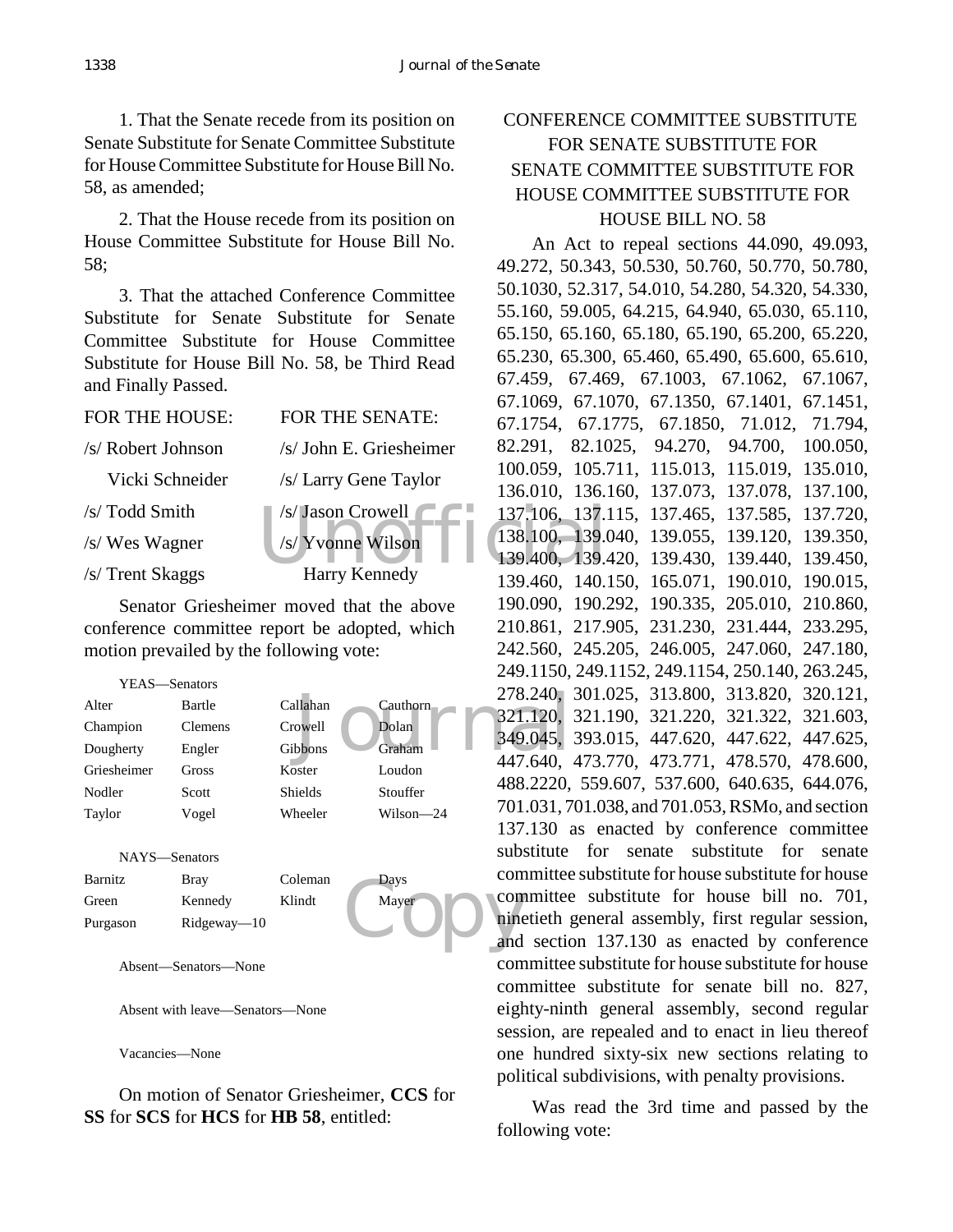Mayer

| YEAS—Senators |                |                |           |
|---------------|----------------|----------------|-----------|
| Alter         | Bartle         | Callahan       | Cauthorn  |
| Champion      | <b>Clemens</b> | Crowell        | Dolan     |
| Dougherty     | Engler         | Gibbons        | Graham    |
| Griesheimer   | Gross          | Koster         | Loudon    |
| Nodler        | Scott          | <b>Shields</b> | Stouffer  |
| Taylor        | Vogel          | Wheeler        | Wilson—24 |
|               |                |                |           |

NAYS—Senators

| Barnitz  | Bray           | Coleman | Days |
|----------|----------------|---------|------|
| Green    | Kennedy        | Klindt  | Maye |
| Purgason | $Rideway = 10$ |         |      |

Absent—Senators—None

Absent with leave—Senators—None

Vacancies—None

The President declared the bill passed.

ared the bill passed.<br>
for Griesheimer, title to the<br>
Was agreed to On motion of Senator Griesheimer, title to the bill was agreed to.

Senator Griesheimer moved that the vote by which the bill passed be reconsidered.

Senator Shields moved that motion lay on the table, which motion prevailed.

# **HIRD READING CONFE HOUSE BILLS ON THIRD READING**

**HB 789** was placed on the Informal Calendar.

Senator Scott requested unanimous consent of the Senate to suspend the rules for the purpose of taking up **HCS** for **HB 866** for 3rd reading and final passage, which request was granted.

**HCS** for **HB 866**, entitled:

HCS for HB 866, entitled:<br>An Act to repeal sections 375.146 and 375.991, RSMo, and to enact in lieu thereof three new sections relating to insurance fraud, with penalty provisions.

Was taken up by Senator Scott.

On motion of Senator Scott, **HCS** for **HB 866**, was read the 3rd time and passed by the following vote:

YEAS—Senators Alter Barnitz Bartle Bray

Callahan Cauthorn Champion Clemens Coleman Crowell Days Dolan Dougherty Engler Gibbons Graham Green Griesheimer Kennedy Klindt Koster Loudon Mayer Nodler Purgason Ridgeway Scott Shields Stouffer Taylor Vogel Wheeler Wilson—33

NAYS—Senators—None

Absent—Senator Gross—1

Absent with leave—Senators—None

Vacancies—None

The President declared the bill passed.

On motion of Senator Scott, title to the bill was agreed to.

Senator Scott moved that the vote by which the bill passed be reconsidered.

Senator Shields moved that motion lay on the table, which motion prevailed.

# **CONFERENCE COMMITTEE REPORTS**

Senator Bartle, on behalf of the conference committee appointed to act with a like committee from the House on **SS** for **SCS** for **HCS** for **HB 353**, as amended, moved that the following conference committee report be taken up, which motion prevailed.

# CONFERENCE COMMITTEE REPORT ON SENATE SUBSTITUTE FOR SENATE COMMITTEE SUBSTITUTE FOR HOUSE COMMITTEE SUBSTITUTE FOR HOUSE BILL NO. 353

The Conference Committee appointed on Senate Substitute for Senate Committee Substitute for House Committee Substitute for House Bill No. 353, with Senate Amendment Nos. 1, 2, 3, 5, Senate Amendment No. 6 as amended, Senate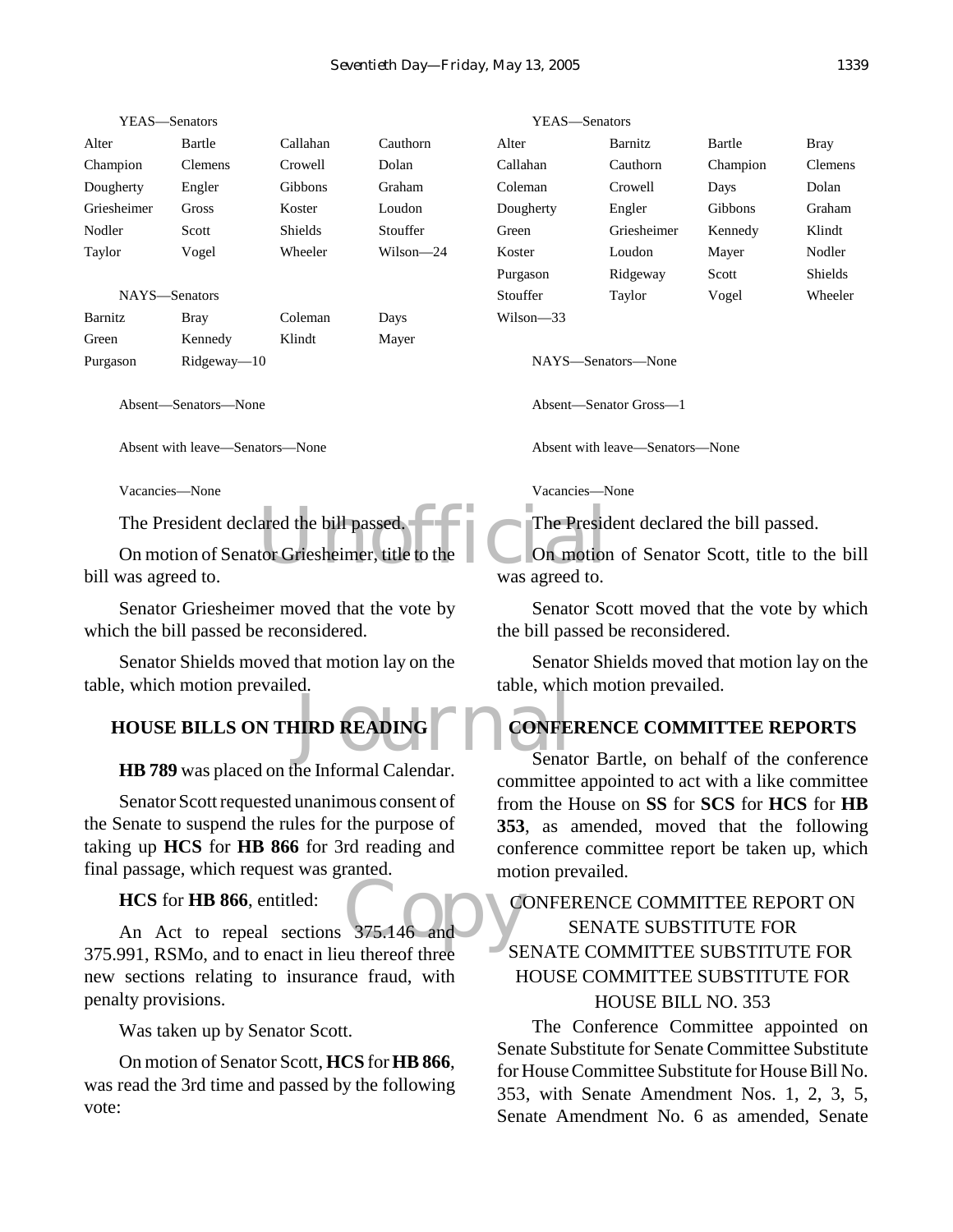Amendment Nos. 7, 8, 9, 10, 12, 13, 14, 16, 17, and 18, begs leave to report that we, after free and fair discussion of the differences, have agreed to recommend and do recommend to the respective bodies as follows:

1. That the Senate recede from its position on Senate Substitute for Senate Committee Substitute for House Committee Substitute for House Bill No. 353, as amended;

2. That the House recede from its position on House Committee Substitute for House Bill No. 353;

3. That the attached Conference Committee Substitute for Senate Substitute for Senate Committee Substitute for House Committee Substitute for House Bill No. 353, be Third Read and Finally Passed.

| FOR THE HOUSE:     | FOR THE SENATE:     | $JUU.LUU.$ $JUU.A$               |
|--------------------|---------------------|----------------------------------|
| /s/ Scott A. Lipke | /s/ Matt Bartle     | 569.080, 569.0<br>570.120, 570.1 |
| /s/ Kenny Jones    | /s/John Loudon      | 575.150, 575.2                   |
| /s/ Mark Bruns     | /s/ Delbert Scott   | 577.500, 590.0                   |
| /s/ John Burnett   | /s/ Chuck Graham    | and to enact                     |
| /s/ Cathy Jolly    | /s/ Rita Heard Days | sections relating                |

Senator Bartle moved that the above conference committee report be adopted, which motion prevailed by the following vote:

On motion of Senator Bartle, **CCS** for **SS** for **SCS** for **HCS** for **HB 353**, entitled:

# CONFERENCE COMMITTEE SUBSTITUTE FOR SENATE SUBSTITUTE FOR SENATE COMMITTEE SUBSTITUTE FOR HOUSE COMMITTEE SUBSTITUTE FOR HOUSE BILL NO. 353

An Act to repeal sections 1.160, 8.177, 43.010, 43.120, 43.509, 43.543, 105.711, 115.135, 115.155, 115.160, 115.631, 195.017, 211.031, 217.105, 217.705, 217.750, 302.321, 302.541, 304.022, 306.112, 306.114, 306.116, 306.117, 306.119, 306.140, 306.147, 367.031, 407.1355, 479.230, 542.276, 544.170, 545.550, 556.036, 558.016, 558.019, 559.016, 559.036, 559.115, 559.607, 565.081, 565.082, 565.083, 566.083, 566.200, 566.223, 568.045, 568.050, 569.040, 569.080, 569.090, 570.030, 570.040, 570.080, 570.120, 570.145, 570.223, 570.255, 570.300, 575.150, 575.270, 576.050, 577.023, 577.041, 577.500, 590.040, 595.209, and 650.055, RSMo, and to enact in lieu thereof eighty-five new sections relating to crime, with penalty provisions, an emergency clause for certain sections, and a severability clause.

|                                                                                    | comerence committee report be adopted, which |          |                |                 |                    |          |                |
|------------------------------------------------------------------------------------|----------------------------------------------|----------|----------------|-----------------|--------------------|----------|----------------|
| Was read the 3rd time and passed by the<br>motion prevailed by the following vote: |                                              |          |                |                 |                    |          |                |
|                                                                                    |                                              |          |                | following vote: |                    |          |                |
|                                                                                    | YEAS-Senators                                |          |                |                 |                    |          |                |
| Alter                                                                              | Barnitz                                      | Bartle   | <b>Bray</b>    | YEAS-Senators   |                    |          |                |
| Callahan                                                                           | Cauthorn                                     | Champion | <b>Clemens</b> | Alter           | Barnitz            | Bartle   | Bray           |
| Coleman                                                                            | Crowell                                      | Days     | Dolan          | Callahan        | Cauthorn           | Champion | <b>Clemens</b> |
| Dougherty                                                                          | Engler                                       | Gibbons  | Graham         | Coleman         | Crowell            | Days     | Dolan          |
| Green                                                                              | Griesheimer                                  | Gross    | Kennedy        | Dougherty       | Engler             | Gibbons  | Graham         |
| Klindt                                                                             | Koster                                       | Loudon   | Mayer          | Green           | Griesheimer        | Gross    | Kennedy        |
| Nodler                                                                             | Purgason                                     | Ridgeway | Scott          | Klindt          | Koster             | Loudon   | Mayer          |
| Shields                                                                            | Stouffer                                     | Taylor   | Vogel          | Nodler          | Purgason           | Ridgeway | Scott          |
| Wheeler                                                                            | Wilson-34                                    |          |                | <b>Shields</b>  | Stouffer           | Taylor   | Vogel          |
|                                                                                    |                                              |          |                | Wheeler         | Wilson-34          |          |                |
|                                                                                    | NAYS—Senators—None                           |          |                |                 |                    |          |                |
|                                                                                    |                                              |          |                |                 | NAYS—Senators—None |          |                |
|                                                                                    |                                              |          |                |                 |                    |          |                |

Absent—Senators—None

Absent with leave—Senators—None

Vacancies—None

Absent—Senators—None

Absent with leave—Senators—None

Vacancies—None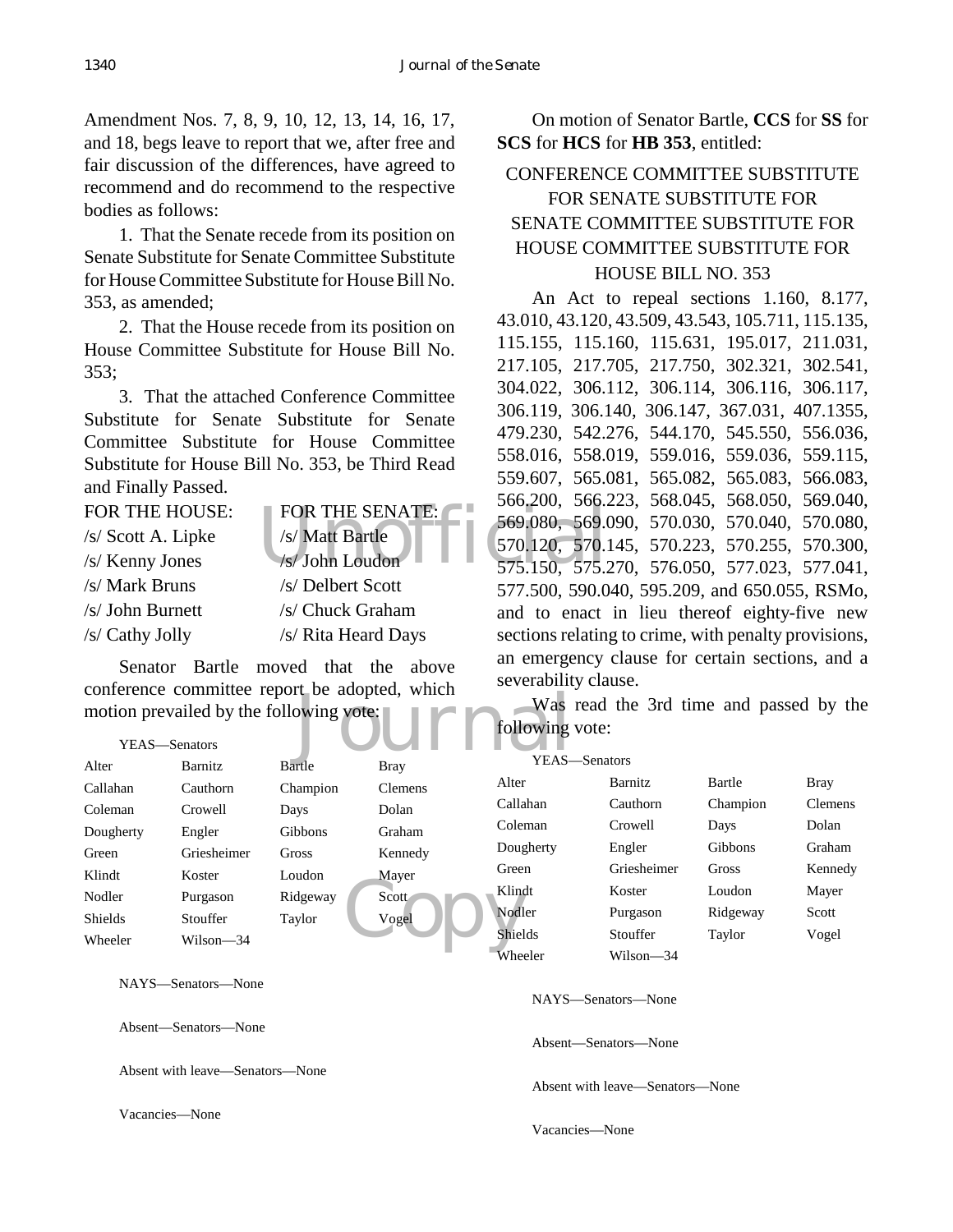The President declared the bill passed.

The emergency clause was adopted by the following vote:

| YEAS—Senators |                |               |                |  |
|---------------|----------------|---------------|----------------|--|
| Alter         | <b>Barnitz</b> | <b>Bartle</b> | Bray           |  |
| Callahan      | Cauthorn       | Champion      | <b>Clemens</b> |  |
| Coleman       | Crowell        | Days          | Dolan          |  |
| Engler        | Gibbons        | Graham        | Green          |  |
| Griesheimer   | Gross          | Kennedy       | Klindt         |  |
| Koster        | Loudon         | Mayer         | Nodler         |  |
| Purgason      | Ridgeway       | Scott         | Shields        |  |
| Stouffer      | Taylor         | Vogel         | Wheeler        |  |
| Wilson—33     |                |               |                |  |

NAYS—Senators—None

Absent—Senator Dougherty—1

Absent with leave—Senators—None

Vacancies—None

On motion of Senator Bartle, title to the bill was agreed to.

Senator Bartle moved that the vote by which the bill passed be reconsidered.

ed.<br>
that motion lay on the allahan YEAS-callahan Senator Shields moved that motion lay on the table, which motion prevailed.

Senator Koster assumed the Chair.

mg conterence<br>
which motion<br>
NEPOPE ON Senator Nodler, on behalf of the conference committee appointed to act with a like committee from the House on **SS** for **HCS No. 2** for **HB 568**, as amended, moved that the following conference committee report be taken up, which motion prevailed.

# CONFERENCE COMMITTEE REPORT ON SENATE SUBSTITUTE FOR HOUSE COMMITTEE SUBSTITUTE No. 2 FOR HOUSE BILL NO. 568

The Conference Committee appointed on Senate Substitute for House Committee Substitute No. 2 for House Bill No. 568, with Senate Amendment Nos. 2, 5, 10, and 11, begs leave to

report that we, after free and fair discussion of the differences, have agreed to recommend and do recommend to the respective bodies as follows:

1. That the Senate recede from its position on Senate Substitute for House Committee Substitute No. 2 for House Bill No. 568, as amended;

2. That the House recede from its position on House Committee Substitute No. 2 for House Bill No. 568;

3. That the attached Conference Committee Substitute for Senate Substitute for House Committee Substitute No. 2 for House Bill No. 568, be Third Read and Finally Passed.

| e                                                                                                                                                                                                                                    | <b>FOR THE HOUSE:</b>    | FOR THE SENATE:       |
|--------------------------------------------------------------------------------------------------------------------------------------------------------------------------------------------------------------------------------------|--------------------------|-----------------------|
| $erty-1$                                                                                                                                                                                                                             | /s/ Bryan P. Stevenson   | /s/ Gary Nodler       |
|                                                                                                                                                                                                                                      | /s/ Jack A.L. Goodman    | /s/ Robert Mayer      |
| ators—None <b>Containing the Containing Containing Containing Containing Containing Containing Containing Containing Containing Containing Containing Containing Containing Containing Containing Containing Containing Containi</b> |                          | /s/ Matt Bartle       |
|                                                                                                                                                                                                                                      | /s/ Kate Meiners         | /s/ Chuck Graham      |
|                                                                                                                                                                                                                                      | /s/ Jeanette Mott Oxford | /s/ Patrick Dougherty |

Senator Nodler moved that the above conference committee report be adopted, which motion prevailed by the following vote:

| YEAS:     | —Senators      |          |                |
|-----------|----------------|----------|----------------|
| Alter     | <b>Barnitz</b> | Bartle   | Bray           |
| Callahan  | Cauthorn       | Champion | <b>Clemens</b> |
| Coleman   | Crowell        | Days     | Dolan          |
| Dougherty | Engler         | Gibbons  | Graham         |
| Green     | Griesheimer    | Gross    | Kennedy        |
| Klindt    | Koster         | Loudon   | Mayer          |
| Nodler    | Purgason       | Ridgeway | Scott          |
| Shields   | Stouffer       | Taylor   | Vogel          |
| Wheeler   | Wilson—34      |          |                |

NAYS—Senators—None

Absent—Senators—None

Absent with leave—Senators—None

Vacancies—None

On motion of Senator Nodler, **CCS** for **SS** for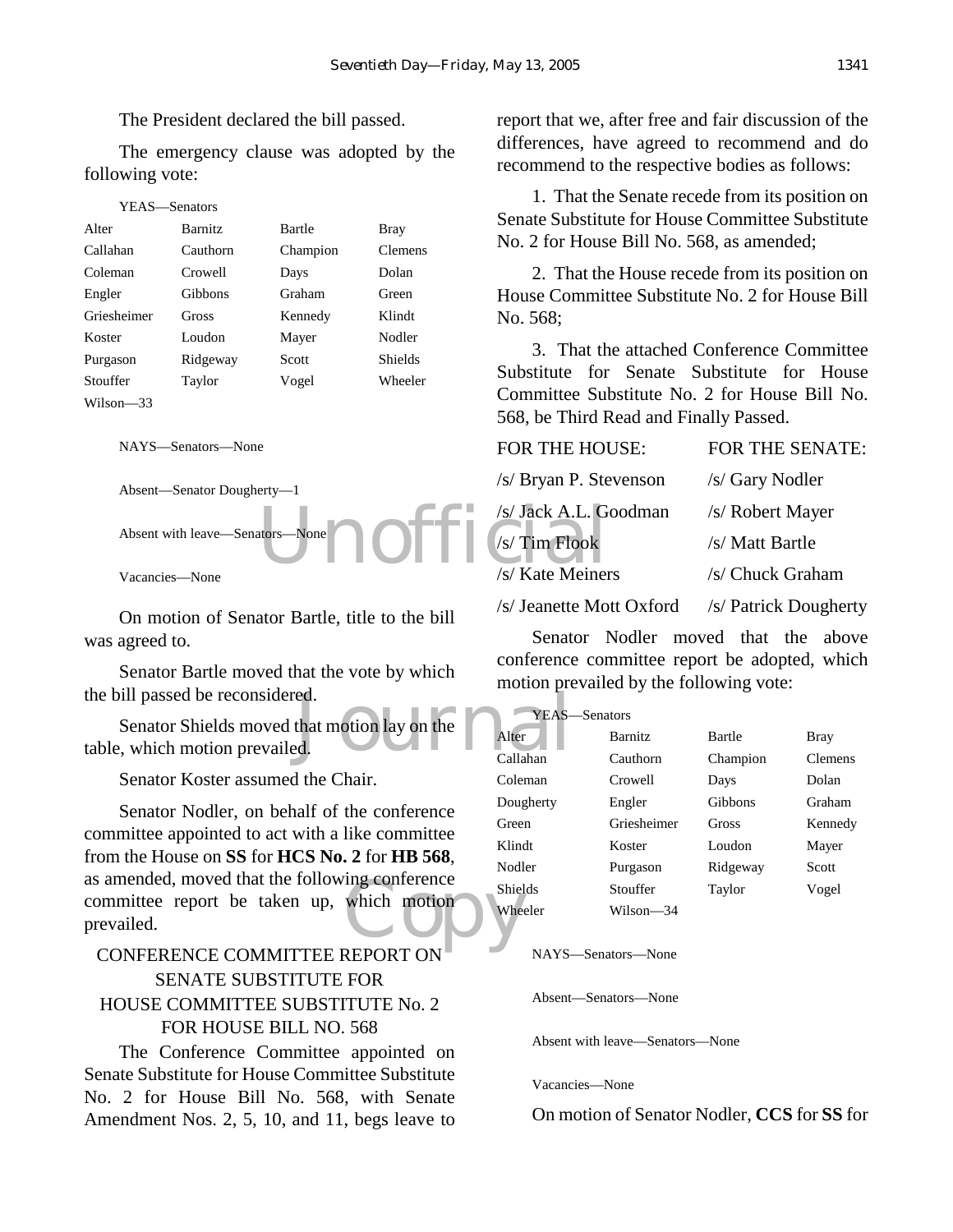# **HCS No. 2** for **HB 568**, entitled:

# CONFERENCE COMMITTEE SUBSTITUTE FOR SENATE SUBSTITUTE FOR HOUSE COMMITTEE SUBSTITUTE NO. 2 FOR HOUSE BILL NO. 568

An Act to repeal sections 210.110, 210.112, 210.117, 211.037, 211.038, 452.375, 452.400, and 452.490, RSMo, and to enact in lieu thereof ten new sections relating to protection of children.

Was read the 3rd time and passed by the following vote:



NAYS—Senators—None

Absent—Senators—None

Absent with leave-Senators

Vacancies—None

The President declared the bill passed.

On motion of Senator Nodler, title to the bill was agreed to.

 $\frac{c}{s}$  vote by which<br>  $\frac{s}{s}$ Senator Nodler moved that the vote by which the bill passed be reconsidered.

Senator Shields moved that motion lay on the table, which motion prevailed.

## **MESSAGES FROM THE HOUSE**

The following message was received from the House of Representatives through its Chief Clerk:

Mr. President: I am instructed by the House of Representatives to inform the Senate that the

House has taken up and adopted the Conference Committee Report on **SCS** for **HCS** for **HB 297** and has taken up and passed **CCS** for **SCS** for **HCS** for **HB 297**.

## **CONFERENCE COMMITTEE REPORTS**

Senator Nodler, on behalf of the conference committee appointed to act with a like committee from the House on **SCS** for **HCS** for **HB 297**, moved that the following conference committee report be taken up, which motion prevailed.

# CONFERENCE COMMITTEE REPORT ON SENATE COMMITTEE SUBSTITUTE FOR HOUSE COMMITTEE SUBSTITUTE FOR HOUSE BILL NO. 297

The Conference Committee appointed on Senate Committee Substitute for House Committee Substitute for House Bill No. 297 begs leave to report that we, after free and fair discussion of the differences, have agreed to recommend and do recommend to the respective bodies as follows:

1. That the Senate recede from its position on Senate Committee Substitute for House Committee Substitute for House Bill No. 297;

None  $\bigcirc$  UIII  $\bigcirc$  House Co 3. The Second Second Second Second Second Second Second Second Second Second Second Second Second Second Second Second Second Second Second Second Second Second Second Second Second Second S 2. That the House recede from its position on House Committee Substitute for House Bill No. 297;

3. That the attached Conference Committee Substitute for Senate Committee Substitute for House Committee Substitute for House Bill No. 297, be Third Read and Finally Passed.

| FOR THE HOUSE:                              | <b>FOR THE SENATE:</b> |
|---------------------------------------------|------------------------|
| /s/ David Pearce                            | /s/ Gary Nodler        |
| /s/Kevin Wilson                             | /s/Michael R. Gibbons  |
| /s/ Steve Hobbs                             | /s/ Dan Clemens        |
| /s/ Sara Lampe                              | <b>Yvonne Wilson</b>   |
| /s/ Sharon Sanders Brooks /s/ Maida Coleman |                        |

Senator Nodler moved that the above conference committee report be adopted, which motion prevailed by the following vote:

| YEAS—Senators |          |             |          |
|---------------|----------|-------------|----------|
| Alter         | Bartle   | <b>Bray</b> | Callahan |
| Cauthorn      | Champion | Clemens     | Coleman  |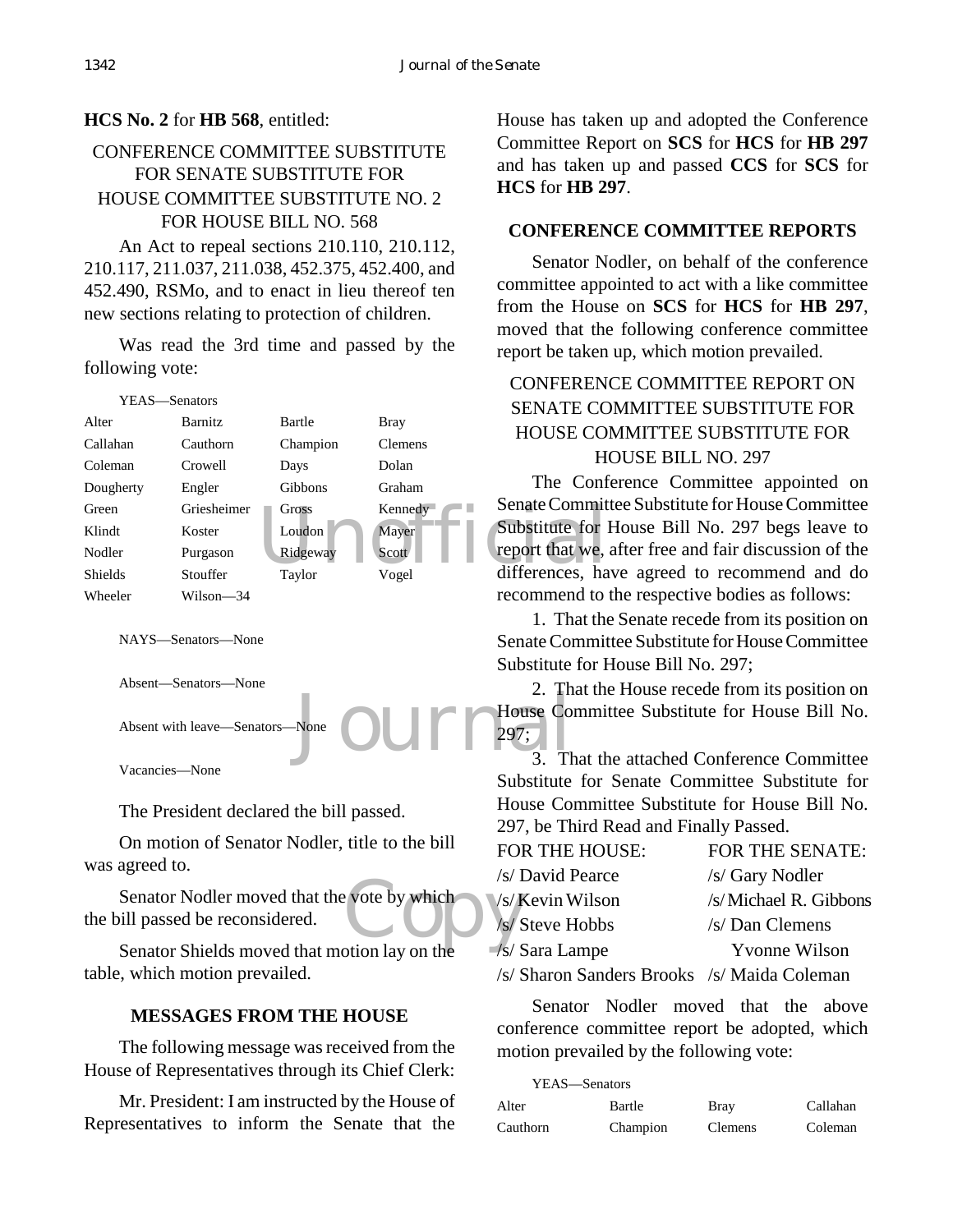| Days    | Dolan          | Engler      |
|---------|----------------|-------------|
| Graham  | Green          | Griesheimer |
| Kennedy | Klindt         | Koster      |
| Mayer   | Nodler         | Purgason    |
| Scott   | <b>Shields</b> | Stouffer    |
| Vogel   | Wheeler        | Wilson—32   |
|         |                |             |

Absent—Senators Barnitz Dougherty—2

Absent with leave—Senators—None

Vacancies—None

On motion of Senator Nodler, **CCS** for **SCS** for **HCS** for **HB 297**, entitled:

## MITTEE SUBSTITUTE<br>
TTEE SUBSTITUTE FOR
USE SUBSTITUTE FOR
USE SUBSTITUTE FOR
USE SUBSTITUTE FOR
USE CONFERENCE COMMITTEE SUBSTITUTE FOR SENATE COMMITTEE SUBSTITUTE FOR HOUSE COMMITTEE SUBSTITUTE FOR HOUSE BILL NO. 297

An Act to repeal sections 160.522, 168.104, 168.211, 168.221, 168.261, and 168.515, RSMo, and to enact in lieu thereof six new sections relating to

# YEAS-Alter Bartle Bray Callahan Cauthorn Crowell Gibbons Graham Green Griesheimer Gross Kennedy Klindt Koster Loudon **Ridgeway**

NAYS—Senators—None

Absent—Senators Barnitz Dougherty—2

Absent with leave—Senators—None

Vacancies—None

The President declared the bill passed.

On motion of Senator Nodler, title to the bill was agreed to.

Senator Nodler moved that the vote by which the bill passed be reconsidered.

Senator Shields moved that motion lay on the table, which motion prevailed.

#### **HOUSE BILLS ON THIRD READING**

#### **HCS** for **HB 119**, entitled:

An Act to amend chapter 105, RSMo, by adding thereto one new section relating to life insurance benefits for government employees during military deployments, with an emergency clause.

Was called from the Consent Calendar and taken up by Senator Stouffer.

On motion of Senator Stouffer, **HCS** for **HB 119** was read the 3rd time and passed by the following vote:

|                 |          | relating to elementary and secondary education. |                                         | YEAS—Senators |                    |                |                |
|-----------------|----------|-------------------------------------------------|-----------------------------------------|---------------|--------------------|----------------|----------------|
|                 |          |                                                 |                                         | Alter         | Bartle             | <b>Bray</b>    | Callahan       |
|                 |          |                                                 | Was read the 3rd time and passed by the | Cauthorn      | Champion           | <b>Clemens</b> | Coleman        |
| following vote: |          |                                                 |                                         | Crowell-      | Days               | Dolan          | Dougherty      |
| YEAS—Senators   |          |                                                 |                                         | Engler        | Gibbons            | Graham         | Green          |
| Alter           | Bartle   | <b>Bray</b>                                     | Callahan                                | Griesheimer   | Gross              | Kennedy        | Klindt         |
| Cauthorn        | Champion | <b>Clemens</b>                                  | Coleman                                 | Koster        | Loudon             | Mayer          | Nodler         |
| Crowell         | Days     | Dolan                                           | Engler                                  | Purgason      | Ridgeway           | Scott          | <b>Shields</b> |
| Gibbons         | Graham   | Green                                           | Griesheimer                             | Stouffer      | Taylor             | Vogel          | Wheeler        |
| Gross           | Kennedy  | Klindt                                          | Koster                                  | Wilson $-33$  |                    |                |                |
| Loudon          | Mayer    | Nodler                                          | Purgason                                |               |                    |                |                |
| Ridgeway        | Scott    | Shields                                         | Stouffer                                |               | NAYS—Senators—None |                |                |
| Taylor          | Vogel    | Wheeler                                         | $Wilson - 32$                           |               |                    |                |                |

Absent—Senator Barnitz—1

Absent with leave—Senators—None

Vacancies—None

The President declared the bill passed.

The emergency clause was adopted by the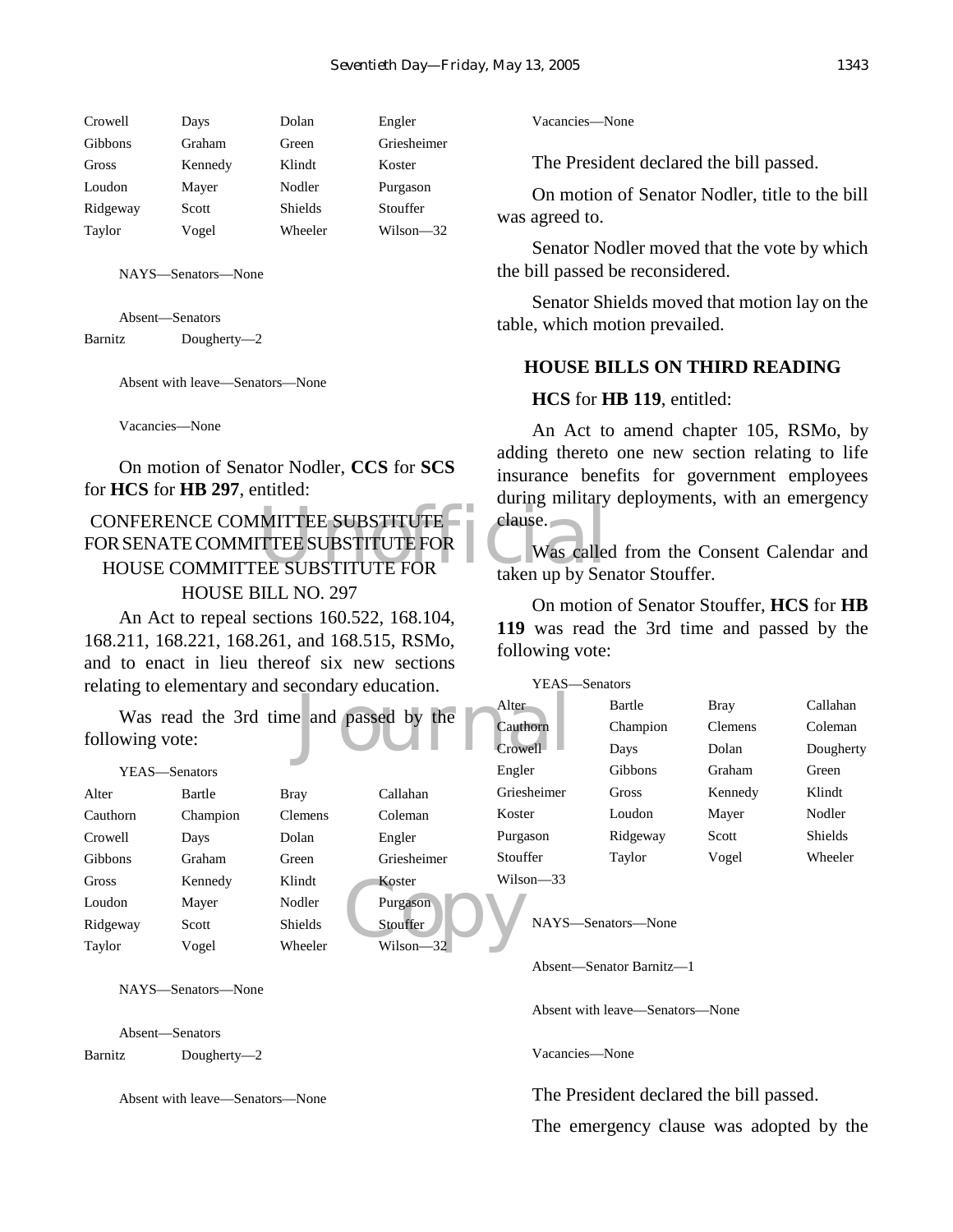| YEAS—Senators |                |          |                |
|---------------|----------------|----------|----------------|
|               |                |          |                |
| Alter         | <b>Barnitz</b> | Bartle   | <b>Bray</b>    |
| Callahan      | Cauthorn       | Champion | <b>Clemens</b> |
| Coleman       | Crowell        | Days     | Dolan          |
| Dougherty     | Engler         | Gibbons  | Graham         |
| Green         | Griesheimer    | Gross    | Kennedy        |
| Klindt        | Koster         | Loudon   | Mayer          |
| Nodler        | Purgason       | Ridgeway | Scott          |
| Shields       | Stouffer       | Taylor   | Vogel          |
| Wheeler       | Wilson—34      |          |                |

Absent—Senators—None

was agreed to.

Senator Stouffer moved that the vote by which the bill passed be reconsidered.

Senator Shields moved that motion lay on the table, which motion prevailed.

**HCS** for **HBs 163**, **213** and **216**, entitled:

which motion prevailed.<br> **HCS** for **HBs 163, 213** and **216**, entitled: NAYS-<br>
An Act to repeal sections 42.170, 42.175, 42.200, and 42.202, RSMo, and to enact in lieu thereof four new sections relating to veterans' medallion programs, with an emergency clause.

Was called from the Consent Calendar and taken up by Senator Gross.

taken up by Senator Gross.<br>
On motion of Senator Gross, **HCS** for **HBs**<br> **163, 213** and **216** was read the 3rd time and passed On motion of Senator Gross, **HCS** for **HBs** by the following vote:

#### YEAS—Senators

| Alter     | <b>Barnitz</b> | Bartle   | Bray    |
|-----------|----------------|----------|---------|
| Callahan  | Cauthorn       | Champion | Clemens |
| Coleman   | Crowell        | Days     | Dolan   |
| Dougherty | Engler         | Gibbons  | Graham  |
| Green     | Griesheimer    | Gross    | Kennedy |
| Koster    | Loudon         | Mayer    | Nodler  |

| Purgason  | Ridgeway | Scott | <b>Shields</b> |
|-----------|----------|-------|----------------|
| Stouffer  | Taylor   | Vogel | Wheeler        |
| Wilson—33 |          |       |                |
|           |          |       |                |

NAYS—Senators—None

Absent—Senator Klindt—1

Absent with leave—Senators—None

Vacancies—None

The President declared the bill passed.

The emergency clause was adopted by the following vote:

|                                                  | YEAS-Senators              |             |                |                |
|--------------------------------------------------|----------------------------|-------------|----------------|----------------|
| Absent with leave—Senators—None                  | Alter                      | Barnitz     | Bartle         | <b>Bray</b>    |
| Vacancies—None                                   | Callahan                   | Cauthorn    | Champion       | Clemens        |
|                                                  | Coleman<br>Crowell<br>Days |             |                | Dolan          |
| On motion of Senator Stouffer, title to the bill | Dougherty                  | Engler      | <b>Gibbons</b> | Graham         |
| agreed to.                                       | Green                      | Griesheimer | Gross          | Kennedy        |
|                                                  | Koster                     | Loudon      | Mayer          | Nodler         |
| Senator Stouffer moved that the vote by which    | Purgason                   | Ridgeway    | Scott          | <b>Shields</b> |
| ill passed be reconsidered.                      | Stouffer                   | Taylor      | Vogel          | Wheeler        |
| Sonator Shields moved that motion lay on the     | $Wilson - 33$              |             |                |                |

NAYS—Senators—None Absent—Senator Klindt—1

Absent with leave—Senators—None

Vacancies—None

On motion of Senator Gross, title to the bill was agreed to.

Senator Gross moved that the vote by which the bill passed be reconsidered.

Senator Shields moved that motion lay on the table, which motion prevailed.

**HB 219**, introduced by Representatives Salva and Johnson (47), entitled:

An Act to amend chapter 8, RSMo, by adding thereto one new section relating to the naming of

# following vote: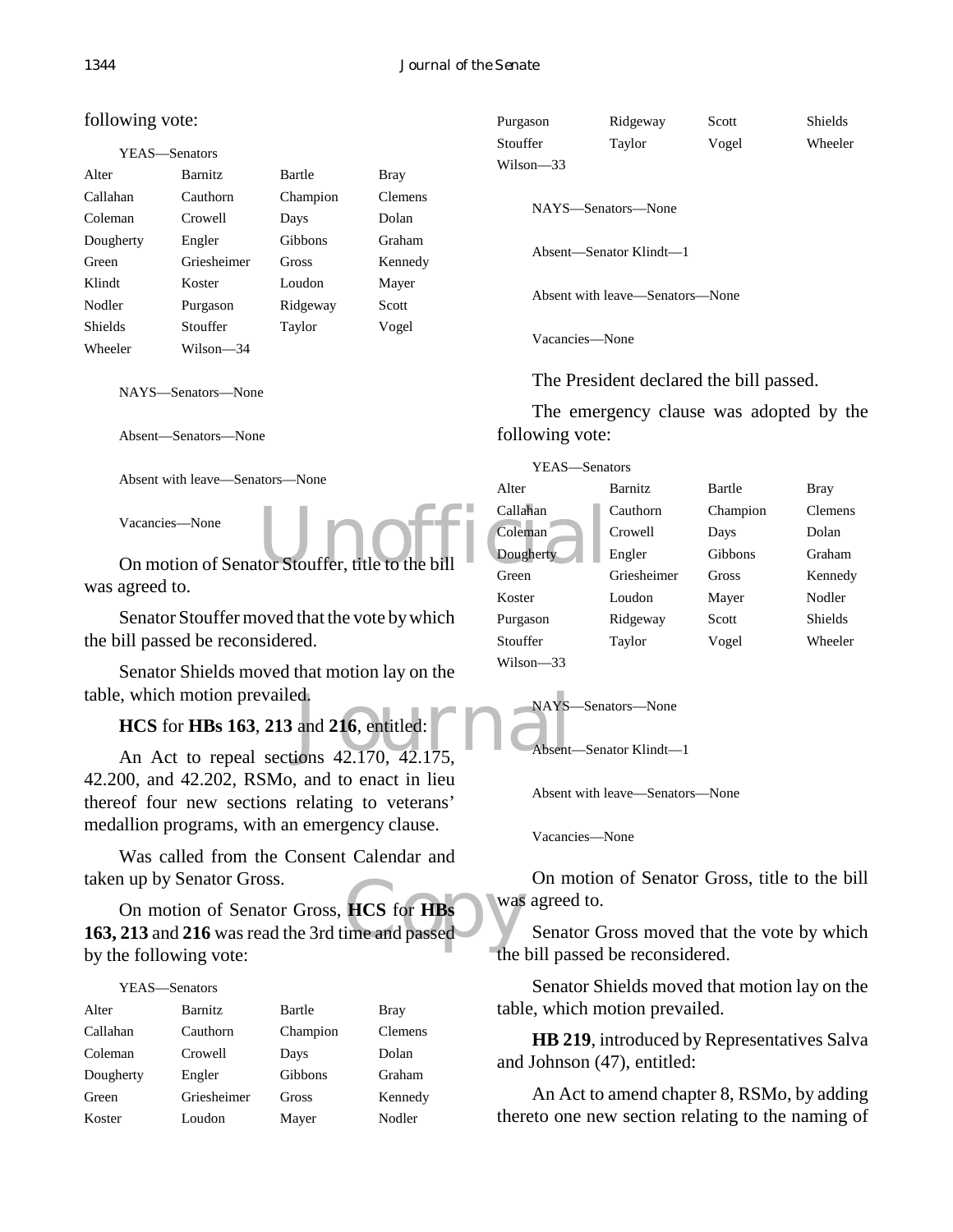a room at the Missouri state archives.

Was called from the Consent Calendar and taken up by Senator Wheeler.

On motion of Senator Wheeler, **HB 219** was read the 3rd time and passed by the following vote:

| YEAS—Senators  |                |          |                |  |
|----------------|----------------|----------|----------------|--|
| Alter          | <b>Barnitz</b> | Bartle   | Bray           |  |
| Callahan       | Cauthorn       | Champion | <b>Clemens</b> |  |
| Coleman        | Crowell        | Days     | Dolan          |  |
| Dougherty      | Engler         | Gibbons  | Graham         |  |
| Green          | Griesheimer    | Gross    | Kennedy        |  |
| Klindt         | Koster         | Loudon   | Mayer          |  |
| Nodler         | Purgason       | Ridgeway | Scott          |  |
| <b>Shields</b> | Stouffer       | Taylor   | Vogel          |  |
| Wheeler        | Wilson—34      |          |                |  |
|                |                |          |                |  |

NAYS—Senators—None

Absent—Senators—None

Absent with leave—Senators—None

Vacancies—None

The President declared the bill passed.

On motion of Senator Wheeler, title to the bill<br>
Senator Wheeler moved that the vote by<br>
to enact in was agreed to.

Senator Wheeler moved that the vote by which the bill passed be reconsidered.

Senator Shields moved that motion lay on the table, which motion prevailed.

**HB 236**, introduced by Representative Goodman, entitled:

was<br>
11, RSMo, by<br>
relating to a An Act to amend chapter 41, RSMo, by adding thereto one new section relating to a national guard armory.

Was called from the Consent Calendar and taken up by Senator Taylor.

On motion of Senator Taylor, **HB 236** was read the 3rd time and passed by the following vote:

YEAS—Senators Alter Barnitz Bartle Bray

| Callahan  | Cauthorn    | Champion | <b>Clemens</b> |
|-----------|-------------|----------|----------------|
| Coleman   | Crowell     | Days     | Dolan          |
| Dougherty | Engler      | Gibbons  | Graham         |
| Green     | Griesheimer | Gross    | Kennedy        |
| Klindt    | Koster      | Loudon   | Mayer          |
| Nodler    | Purgason    | Ridgeway | Scott          |
| Shields   | Stouffer    | Taylor   | Vogel          |
| Wheeler   | Wilson—34   |          |                |

NAYS—Senators—None

Absent—Senators—None

Absent with leave—Senators—None

Vacancies—None

 $V\Gamma\Lambda S$   $S$  enators

The President declared the bill passed.

eUnofficial Chamotion On motion of Senator Taylor, title to the bill was agreed to.

Senator Taylor moved that the vote by which the bill passed be reconsidered.

Senator Shields moved that motion lay on the table, which motion prevailed.

**HB 261**, introduced by Representative Deeken, entitled:

An Act to repeal section 70.655, RSMo, and to enact in lieu thereof one new section relating to local government employee retirement.

Was called from the Consent Calendar and taken up by Senator Griesheimer.

On motion of Senator Griesheimer, **HB 261** was read the 3rd time and passed by the following vote:

| 1 Г.А.) — ЭСПАШЬ |                |           |                |
|------------------|----------------|-----------|----------------|
| Alter            | <b>Barnitz</b> | Bartle    | Bray           |
| Callahan         | Cauthorn       | Champion  | <b>Clemens</b> |
| Coleman          | Crowell        | Days      | Dolan          |
| Dougherty        | <b>Gibbons</b> | Graham    | Griesheimer    |
| Gross            | Kennedy        | Klindt    | Koster         |
| Loudon           | Mayer          | Nodler    | Purgason       |
| Ridgeway         | Shields        | Stouffer  | Taylor         |
| Vogel            | Wheeler        | Wilson—31 |                |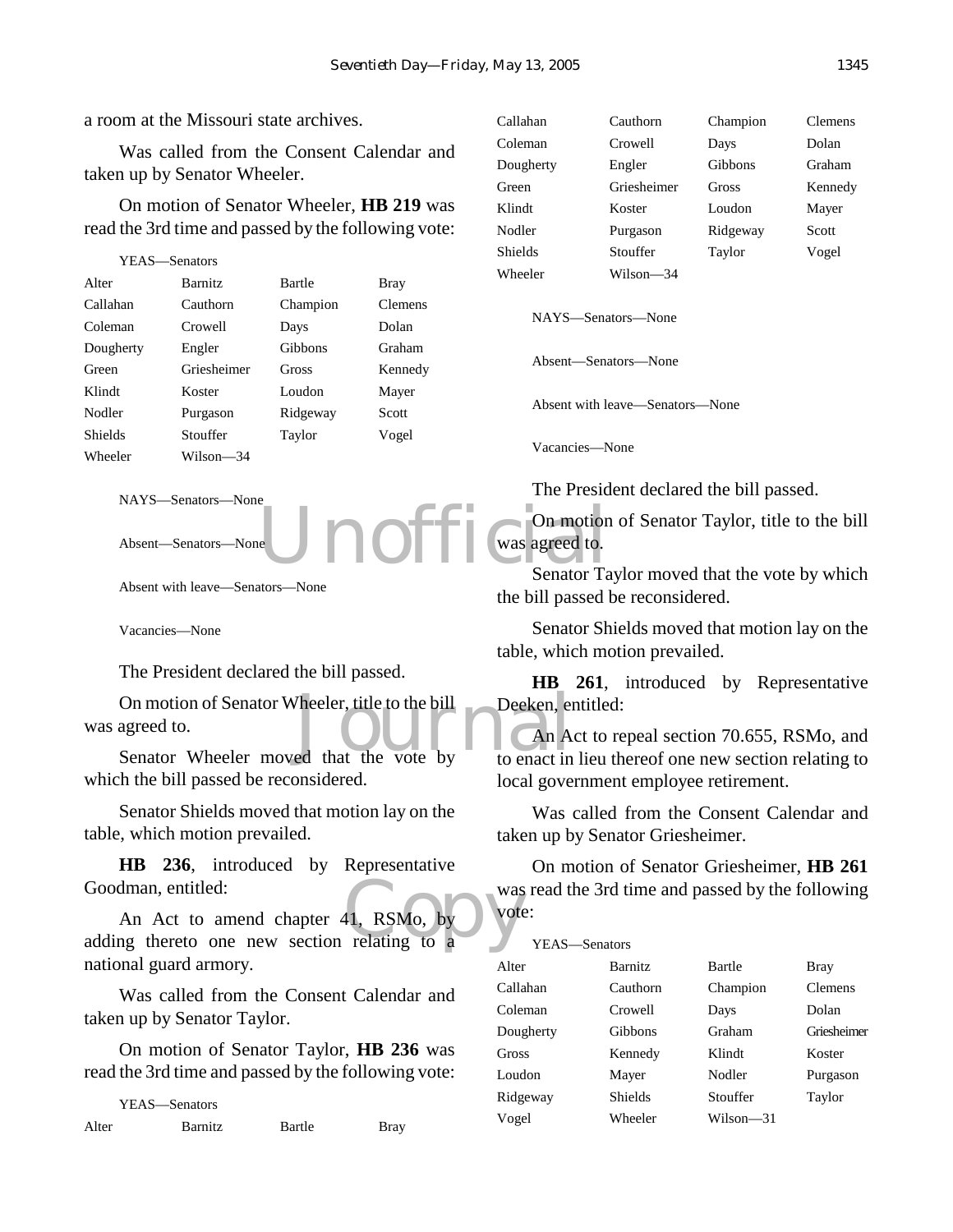Absent—Senators

Green Scott—2

Absent with leave—Senator Engler—1

Vacancies—None

The President declared the bill passed.

On motion of Senator Griesheimer, title to the bill was agreed to.

Senator Griesheimer moved that the vote by which the bill passed be reconsidered.

Senator Shields moved that motion lay on the table, which motion prevailed.

**HB 323**, introduced by Representative<br>
son (47), entitled: On motion<br>
An Act to repeal sections 86.370, 86.373. Johnson (47), entitled:

463, 86.467, 86.470,<br>483, 86.487, 86.490,<br>610, 86.611, 86.620, An Act to repeal sections 86.370, 86.373, 86.374, 86.377, 86.380, 86.383, 86.387, 86.390, 86.393, 86.394, 86.397, 86.398, 86.400, 86.403, 86.407, 86.410, 86.413, 86.417, 86.420, 86.423, 86.427, 86.430, 86.433, 86.434, 86.437, 86.440, 86.441, 86.442, 86.443, 86.445, 86.447, 86.450, 86.453, 86.457, 86.460, 86.463, 86.467, 86.470, 86.473, 86.477, 86.480, 86.483, 86.487, 86.490, 86.493, 86.497, 86.600, 86.610, 86.611, 86.620, 86.630, 86.640, 86.650, 86.660, 86.665, 86.670, 86.671, 86.672, 86.675, 86.676, 86.680, 86.690, 86.700, 86.710, 86.720, 86.730, 86.740, 86.745, 86.750, 86.760, 86.770, 86.780 and 86.790, RSMo, and to enact in lieu thereof seventy-three new

sections relating to Kansas City police retirement.<br>
Was called from the Consent Calendar and<br>
taken up by Senator Shields. Was called from the Consent Calendar and taken up by Senator Shields.

Senator Wilson, under the provisions of Senate Rule 91, was excused from voting.

On motion of Senator Shields, **HB 323** was read the 3rd time and passed by the following vote:

| YEAS—Senators |                |          |                |
|---------------|----------------|----------|----------------|
| Alter         | <b>Barnitz</b> | Bartle   | <b>Bray</b>    |
| Callahan      | Cauthorn       | Champion | <b>Clemens</b> |

| Coleman   | Crowell        | Days     | Dolan       |
|-----------|----------------|----------|-------------|
| Dougherty | Gibbons        | Graham   | Griesheimer |
| Gross     | Kennedy        | Klindt   | Koster      |
| Loudon    | Mayer          | Nodler   | Purgason    |
| Ridgeway  | <b>Shields</b> | Stouffer | Taylor      |
| Vogel     | Wheeler—30     |          |             |

NAYS—Senators—None

Absent—Senators

Green Scott-2

Absent with leave—Senator Engler—1

Excused from voting—Senator Wilson—1

Vacancies—None

The President declared the bill passed.

On motion of Senator Shields, title to the bill was agreed to.

Senator Shields moved that the vote by which the bill passed be reconsidered.

Senator Gibbons moved that motion lay on the table, which motion prevailed.

**HB 473**, introduced by Representative Yates, entitled:

An Act to repeal section 167.020, RSMo, and to enact in lieu thereof one new section relating to pupil residency waiver requests, with penalty provisions.

Was called from the Consent Calendar and taken up by Senator Bartle.

Senator Bartle moved that **HB 473** be read the 3rd time and finally passed.

At the request of Senator Bartle, the above motion was withdrawn.

**HB 258**, introduced by Representative Cunningham (86), entitled:

An Act to repeal sections 162.695, 162.900, 162.995, 163.083, and 189.085, RSMo, and to enact in lieu thereof two new sections relating to school district census requirements.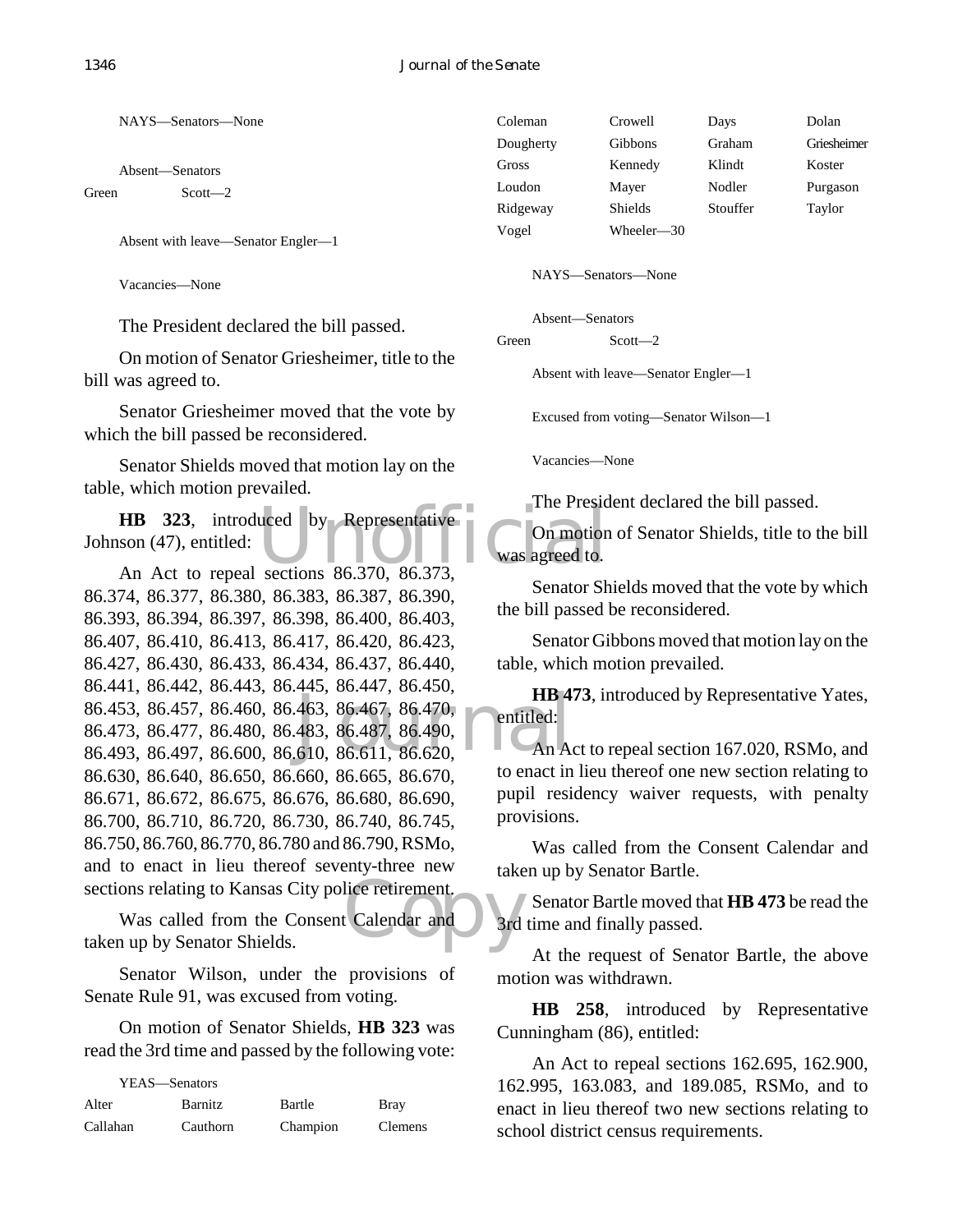Was called from the Consent Calendar and taken up by Senator Nodler.

On motion of Senator Nodler, **HB 258** was read the 3rd time and passed by the following vote:

| YEAS—Senators |                |             |                |
|---------------|----------------|-------------|----------------|
| Alter         | <b>Barnitz</b> | Bartle      | Bray           |
| Callahan      | Cauthorn       | Champion    | <b>Clemens</b> |
| Coleman       | Crowell        | Days        | Dougherty      |
| Gibbons       | Graham         | Griesheimer | Gross          |
| Kennedy       | Klindt         | Koster      | Loudon         |
| Mayer         | Nodler         | Purgason    | Ridgeway       |
| Shields       | Stouffer       | Taylor      | Vogel          |
| Wheeler       | Wilson—30      |             |                |
|               |                |             |                |

NAYS—Senators—None

Absent—Senators Dolan Green Scott—3

Absent with leave—Senator Engler

Vacancies—None

YEAS—Senators

The President declared the bill passed.

On motion of Senator Nodler, title to the bill was agreed to.

that the vote by which to enact in<br>ed. Senator Nodler moved that the vote by which the bill passed be reconsidered.

Senator Shields moved that motion lay on the table, which motion prevailed.

**HB 33**, introduced by Representative Phillips, entitled:

10, RSMo, by<br>elating to state Alter An Act to amend chapter 10, RSMo, by adding thereto one new section relating to state emblems.

Was called from the Consent Calendar and taken up by Senator Shields.

On motion of Senator Shields, **HB 33** was read the 3rd time and passed by the following vote:

| 1 LAS—Senators |                |          |                |
|----------------|----------------|----------|----------------|
| Alter          | <b>Barnitz</b> | Bartle   | <b>Bray</b>    |
| Callahan       | Cauthorn       | Champion | <b>Clemens</b> |

| Coleman   | Crowell   | Days   | Dolan       |
|-----------|-----------|--------|-------------|
| Dougherty | Gibbons   | Green  | Griesheimer |
| Gross     | Kennedy   | Klindt | Koster      |
| Loudon    | Mayer     | Nodler | Purgason    |
| Shields   | Stouffer  | Taylor | Vogel       |
| Wheeler   | Wilson—30 |        |             |

NAYS—Senator Graham—1

Absent—Senators Ridgeway Scott—2

Absent with leave—Senator Engler—1

Vacancies—None

The President declared the bill passed.

On motion of Senator Shields, title to the bill was agreed to.

Scott-3<br>ator Engler-1<br>Departure of the bill passed Senator Shields moved that the vote by which the bill passed be reconsidered.

> Senator Gibbons moved that motion lay on the table, which motion prevailed.

> **HB 455**, introduced by Representative Quinn, et al, entitled:

> An Act to repeal section 278.240, RSMo, and to enact in lieu thereof one new section relating to watershed districts.

> Was called from the Consent Calendar and taken up by Senator Klindt.

> On motion of Senator Klindt, **HB 455** was read the 3rd time and passed by the following vote:

| YEAS-Senators |             |                |           |
|---------------|-------------|----------------|-----------|
| Alter         | Bartle      | <b>Bray</b>    | Callahan  |
| Cauthorn      | Champion    | Clemens        | Coleman   |
| Crowell       | Days        | Dolan          | Gibbons   |
| Green         | Griesheimer | Gross          | Kennedy   |
| Klindt        | Koster      | Loudon         | Mayer     |
| Nodler        | Purgason    | <b>Shields</b> | Stouffer  |
| Taylor        | Vogel       | Wheeler        | Wilson—28 |

NAYS—Senator Barnitz—1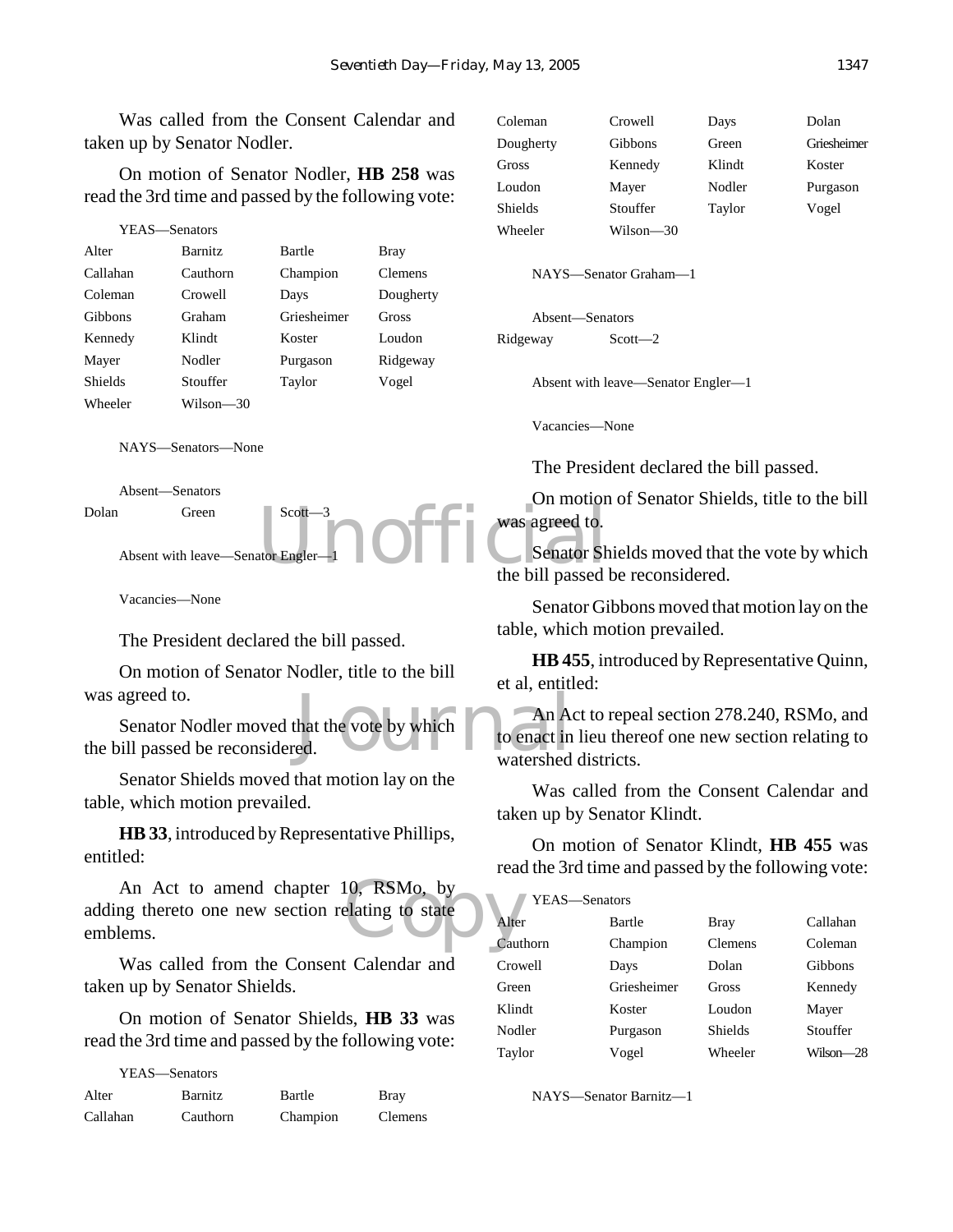Absent—Senators

Dougherty Graham Ridgeway Scott—4

Absent with leave—Senator Engler—1

Vacancies—None

The President declared the bill passed.

On motion of Senator Klindt, title to the bill was agreed to.

Senator Klindt moved that the vote by which the bill passed be reconsidered.

Senator Shields moved that motion lay on the table, which motion prevailed.

## **HCS** for **HB 563**, entitled:

to enact in lieu thereof one new section relating to<br>drainage and levee districts, with an emergency An Act to repeal section 246.005, RSMo, and drainage and levee districts, with an emergency clause.

Was called from the Consent Calendar and taken up by Senator Shields.

On motion of Senator Shields, **HCS** for **HB 563** was read the 3rd time and passed by the following vote:

## YEAS—Senators

| following vote: |                    |               |             | the bill pas |
|-----------------|--------------------|---------------|-------------|--------------|
|                 | YEAS—Senators      |               |             | Senat        |
| Alter           | Barnitz            | <b>Bartle</b> | <b>Brav</b> | table, whic  |
| Callahan        | Cauthorn           | Champion      | Clemens     | <b>HCS</b>   |
| Coleman         | Crowell            | Days          | Dolan       |              |
| Dougherty       | Gibbons            | Graham        | Green       | An A         |
| Griesheimer     | Gross              | Kennedy       | Koster      | adding the   |
| Loudon          | Mayer              | Nodler        | Purgason    | designatio   |
| <b>Shields</b>  | Stouffer           | Taylor        | Vogel       | Was          |
| Wheeler         | Wilson-30          |               |             | taken up b   |
|                 |                    |               |             |              |
|                 | NAYS—Senators—None |               |             | On m         |

Absent—Senators

Klindt Ridgeway Scott-3

Absent with leave—Senator Engler—1

Vacancies—None

The President declared the bill passed.

The emergency clause was adopted by the following vote:

| YEAS-Senators |                |           |                |
|---------------|----------------|-----------|----------------|
| Alter         | <b>Barnitz</b> | Bartle    | Bray           |
| Callahan      | Cauthorn       | Champion  | <b>Clemens</b> |
| Coleman       | Crowell        | Days      | Dolan          |
| Dougherty     | Gibbons        | Graham    | Green          |
| Griesheimer   | Gross          | Kennedy   | Koster         |
| Loudon        | Mayer          | Nodler    | Purgason       |
| Ridgeway      | Shields        | Stouffer  | Taylor         |
| Vogel         | Wheeler        | Wilson-31 |                |

NAYS—Senators—None

Absent—Senators Klindt Scott—2 Absent with leave—Senator Engler—1 Vacancies—None

On motion of Senator Shields, title to the bill was agreed to.

Senator Shields moved that the vote by which the bill passed be reconsidered.

Senator Gibbons moved that motion lay on the table, which motion prevailed.

## **HCS** for **HB 513**, entitled:

An Act to amend chapter 227, RSMo, by adding thereto one new section relating to the designation of a certain highway.

Was called from the Consent Calendar and taken up by Senator Loudon.

On motion of Senator Loudon, **HCS** for **HB 513** was read the 3rd time and passed by the following vote:

| YEAS-Senators |                |          |             |
|---------------|----------------|----------|-------------|
| Alter         | <b>Barnitz</b> | Bartle   | <b>Bray</b> |
| Callahan      | Cauthorn       | Champion | Clemens     |
| Coleman       | Crowell        | Days     | Dolan       |
| Dougherty     | Gibbons        | Graham   | Green       |
| Griesheimer   | Gross          | Kennedy  | Koster      |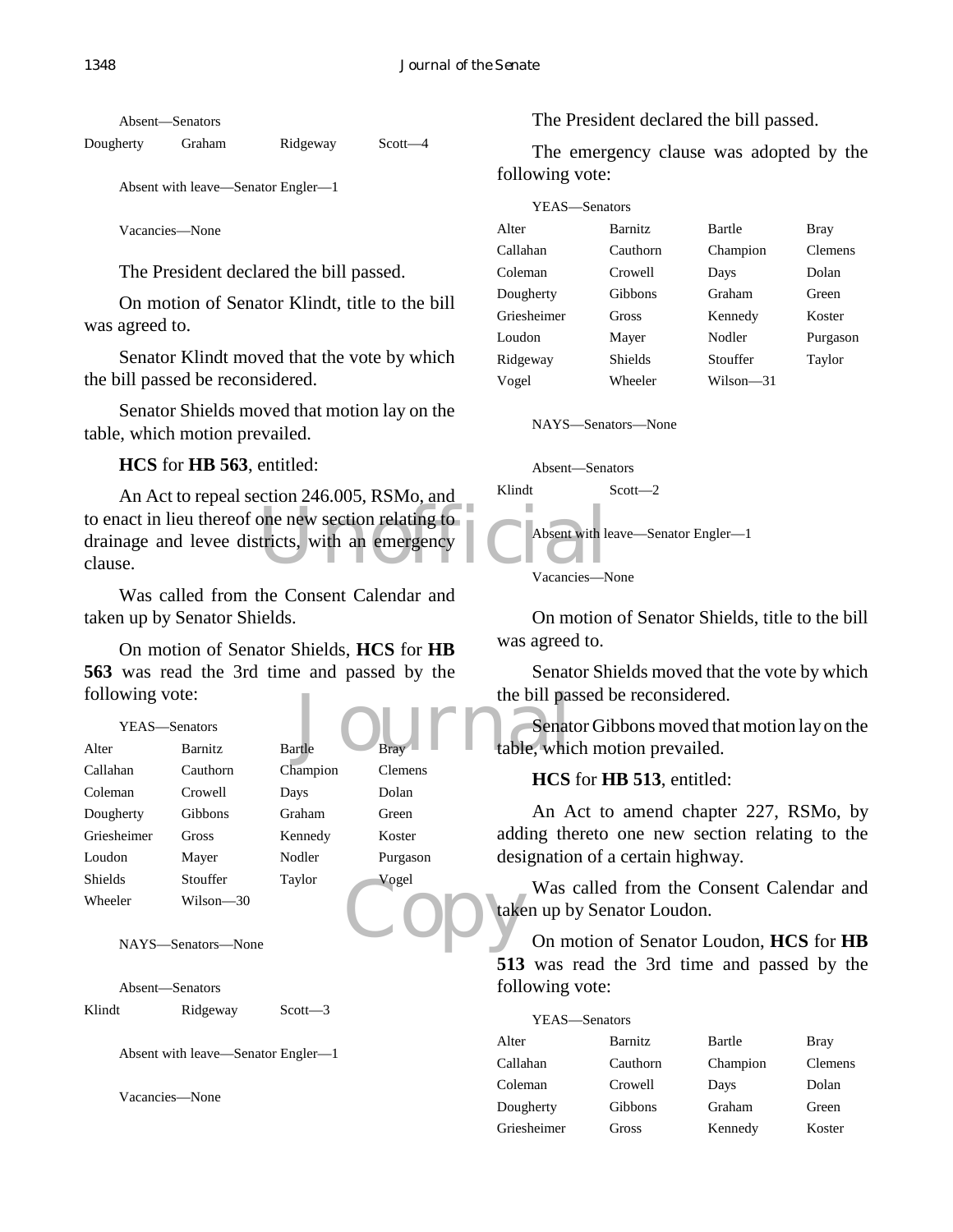| Loudon   | Mayer   | Nodler    | Purgason |
|----------|---------|-----------|----------|
| Ridgeway | Shields | Stouffer  | Taylor   |
| Vogel    | Wheeler | Wilson—31 |          |

Absent—Senators Klindt Scott-2

Absent with leave—Senator Engler—1

Vacancies—None

The President declared the bill passed.

On motion of Senator Loudon, title to the bill was agreed to.

Senator Loudon moved that the vote by which the bill passed be reconsidered.

Sidered.<br>
Was called<br>
Evailed.<br>
Was called<br>
Unit of the Unit of the Unit of the Unit of the Unit of the Unit of the Unit<br>
Unit of the Unit of the Unit of the Unit of the Unit of the Unit of the Unit<br>
Unit of the Unit of th Senator Shields moved that motion lay on the table, which motion prevailed.

**HB 69**, introduced by Representative Rupp, entitled:

An Act to repeal sections 375.532 and 376.300, RSMo, and to enact in lieu thereof two new sections relating to investments of insurers.

Suments of insurers.<br>
Coleman Consent Calendar and Dougherty<br>
Griesheimer Was called from the Consent Calendar and taken up by Senator Loudon.

On motion of Senator Loudon, **HB 69** was read the 3rd time and passed by the following vote:

YEAS—Senators

| Alter     | <b>Barnitz</b> | Bartle   | <b>Bray</b>    |
|-----------|----------------|----------|----------------|
| Callahan  | Cauthorn       | Champion | <b>Clemens</b> |
| Coleman   | Crowell        | Days     | Dolan          |
| Dougherty | Graham         | Green    | Griesheimer    |
| Gross     | Kennedy        | Klindt   | Koster         |
| Loudon    | Mayer          | Nodler   | Purgason       |
| Ridgeway  | Stouffer       | Taylor   | Vogel          |
| Wheeler   | Wilson—30      |          |                |
|           |                |          |                |

NAYS—Senators—None

Absent—Senators Gibbons Scott Shields—3 Absent with leave—Senator Engler—1

Vacancies—None

The President declared the bill passed.

On motion of Senator Loudon, title to the bill was agreed to.

Senator Loudon moved that the vote by which the bill passed be reconsidered.

Senator Nodler moved that motion lay on the table, which motion prevailed.

#### **HCS** for **HB 56**, entitled:

An Act to amend chapter 376, RSMo, by adding thereto one new section relating to multiple sclerosis.

Was called from the Consent Calendar and taken up by Senator Dolan.

On motion of Senator Dolan, **HCS** for **HB 56** was read the 3rd time and passed by the following vote:

YEAS—Senators Alter Barnitz Bartle Bray Callahan Cauthorn Champion Clemens Coleman Crowell Days Dolan Dougherty Gibbons Graham Green Griesheimer Gross Kennedy Koster Loudon Mayer Nodler Purgason Ridgeway Shields Stouffer Taylor Vogel Wheeler Wilson—31

NAYS—Senators—None

Clemens<br>
Dolan<br>
Griesheimer<br>
Koster Absent—Senators Klindt Scott-2

Absent with leave—Senator Engler—1

Vacancies—None

The President declared the bill passed.

On motion of Senator Dolan, title to the bill was agreed to.

Senator Dolan moved that the vote by which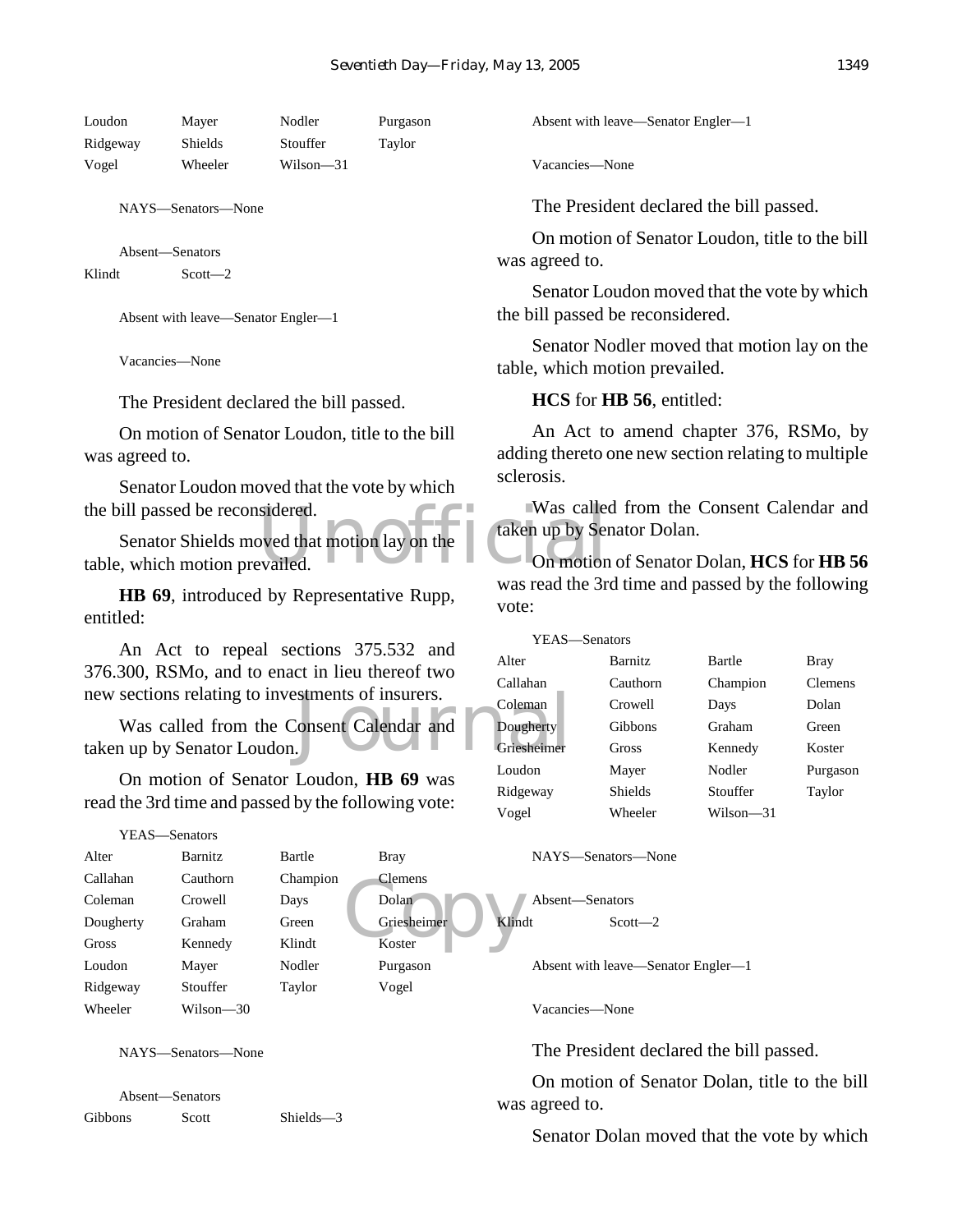the bill passed be reconsidered.

Senator Shields moved that motion lay on the table, which motion prevailed.

# **MESSAGES FROM THE HOUSE**

The following message was received from the House of Representatives through its Chief Clerk:

Mr. President: I am instructed by the House of Representatives to inform the Senate that the House has taken up and passed **HCS** for **SS** for **SCS** for **SBs 37**, **322**, **78**, **351** and **424**, entitled:

& 1043, ninety-second general assembly, second<br>
regular session and section 302.309 as enacted by<br>
conference committee substitute no. 2 for senate<br>
defendant, inc An Act to repeal sections 302.060, 302.321, 302.541, 311.310, 568.050, 577.023, and 577.500, RSMo, and section 302.309 as enacted by house substitute for senate substitute for senate committee substitute for senate bill nos. 1233, 840 regular session and section 302.309 as enacted by conference committee substitute no. 2 for senate committee substitute for house committee substitute for house bill nos. 302 & 38, ninety-first general assembly, first regular session, and to enact in lieu thereof nine new sections relating to alcohol related offenses, with penalty provisions.

With House Amendment 1.

HOUSE AMENDMENT NO. 1

mserting said opening bracket after the word<br>
"where"; and<br>
Further amend said Bill, Page 3, Section 302.309<br>
tele Amend House Committee Substitute for Senate Substitute for Senate Committee Substitute for Senate Bill No. 37, 322, 78, 351, and 424, Section 302.060, Page 3, Line 35, by deleting the opening bracket "**[**" before the word "where" and by reinserting said opening bracket after the word "where": and

by deleting said section; and

Further amend said Bill, Page 7, bracketed Section 302.309, by deleting said Section; and

Further amend said Bill, Page 12, Section 565.022 by deleting said Section; and

Further amend said Bill, Page 12, Section 565.022, Line 10 by inserting after said Line the following:

"565.024. 1. A person commits the crime of involuntary manslaughter in the first degree if he:

(1) Recklessly causes the death of another person; or

(2) While in an intoxicated condition operates a motor vehicle in this state and, when so operating, acts with criminal negligence to cause the death of any person.

2. **Except as provided in subsections 3 and 4 of this section,** involuntary manslaughter in the first degree is a class C felony.

3. **A person commits the crime of involuntary manslaughter in the first degree if he or she, while in an intoxicated condition operates a motor vehicle in this state, and, when so operating, acts with criminal negligence to:**

**(1) Cause the death of any person not a passenger in the vehicle operated by the defendant, including the death of an individual that results from the defendant's vehicle leaving a highway, as defined by section 301.010, RSMo, or the highway's right-of-way; or**

**(2) Cause the death of two or more persons; or**

at I.<br>MENT NO. 1 **Contract 1** Or she has **(3) Cause the death of any person while he or she has a blood alcohol content of at least eighteen-hundredths by weight of alcohol in such person's blood.**

> **4. Involuntary manslaughter in the first degree under subdivisions (1), (2), or (3) of subsection 3 of this section is a class B felony. A second or subsequent violation of subdivision (3) of subsection 3 of this section is a class A felony. For any violation of subsection 3 of this section, the minimum prison term which the defendant must serve shall be eighty-five percent of his or her sentence.**

> **5.** A person commits the crime of involuntary manslaughter in the second degree if he acts with criminal negligence to cause the death of any person.

**[**4.**] 6.** Involuntary manslaughter in the second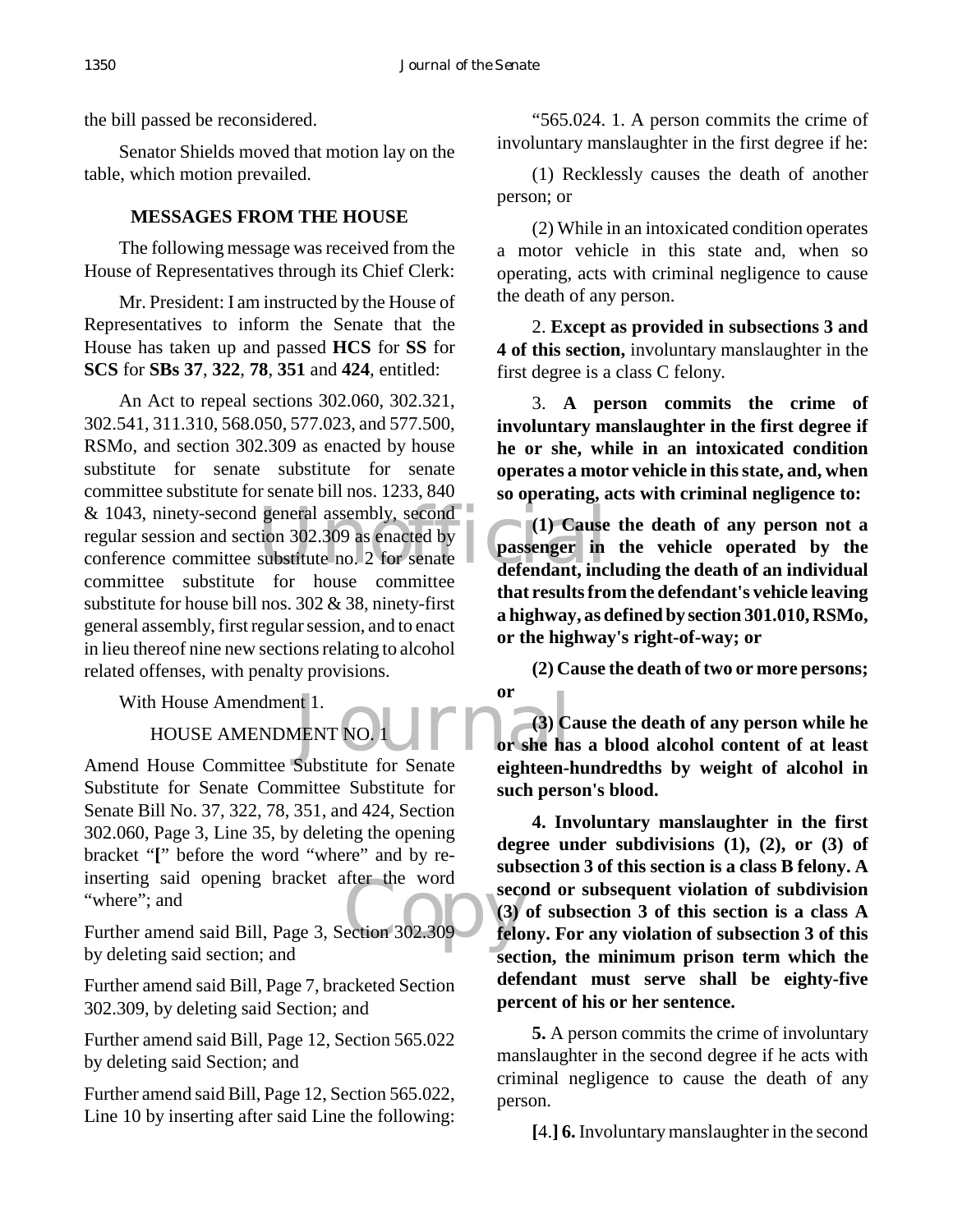degree is a class D felony."; and

Further amend said Bill, Page 12, Section 568.050, Line 17, by deleting the following: "**565.022**"; and

Further amend said Bill, Page 13, Section 568.050, Line 25 by inserting after said Line the following:

"577.001. 1. **As used in this chapter, the term "court" means any circuit, associate circuit, or municipal court, including traffic court, but not any juvenile court or drug court.**

**2.** As used in this chapter, the term "drive", "driving", "operates" or "operating" means physically driving or operating a motor vehicle.

**[**2.**] 3.** As used in this chapter, a person is in an "intoxicated condition" when he is under the influence of alcohol, a controlled substance, or drug, or any combination thereof.

of the term and this chapter, the term "law Lines 27 through the chapter" includes the contraction of the contraction of the contraction of the contraction of the contraction of the contraction of the contraction of the co **[**3.**] 4.** As used in this chapter, the term "law enforcement officer" or "arresting officer" includes the definition of law enforcement officer in subdivision (17) of section 556.061, RSMo, and military policemen conducting traffic enforcement operations on a federal military installation under military jurisdiction in the state of Missouri.

Social Compter, "substance an intoxic and intoxic second dependent of the subsection<br>
Leohol and drug abuse a law": and e. Successful<br>ram includes 565<br>rehabilitation Furn<br>ds identified in ena **[**4.**] 5.** As used in this chapter, "substance abuse traffic offender program" means a program certified by the division of alcohol and drug abuse of the department of mental health to provide education or rehabilitation services pursuant to a professional assessment screening to identify the individual needs of the person who has been referred to the program as the result of an alcohol or drug related traffic offense. Successful completion of such a program includes participation in any education or rehabilitation program required to meet the needs identified in the assessment screening. The assignment recommendations based upon such assessment shall be subject to judicial review as provided in subsection 7 of section 577.041."; and

Further amend said Bill, Page 13, Section 577.023, Lines 4 through 7, by deleting said Lines and by inserting in lieu thereof the following:

"**guilty to or has been found guilty of involuntary manslaughter under section 565.024, RSMo; murder in the second degree under section 565.021, RSMo, where the underlying felony is an intoxication-related offense; assault in the**"; and

Further amend said Bill, Page 13, Section 577.023, Lines 15 and 16, by deleting said Lines and by inserting in lieu thereof the following: "**separate occasions, involuntary manslaughter under section 565.024, RSMo,**"; and

Further amend said Bill, Page 13, Section 577.023, Lines 21 and 22, by deleting said Lines and by inserting in lieu thereof the following: "**manslaughter under section 565.024, RSMo, assault in the second degree under**"; and

Further amend said Bill, Page 13, Section 577.023, Lines 27 through 31, by deleting said Lines and by inserting in lieu thereof the following:

"excessive blood alcohol content, involuntary manslaughter pursuant to **[**subdivision (2) of subsection 1 of**]** section 565.024, RSMo, **murder in the second degree pursuant to section 565.021, RSMo, where the underlying felony is an intoxication-related offense,** assault in the second degree pursuant to subdivision (4) of subsection 1 of section 565.060, RSMo, assault of a law"; and

Further amend said Bill, Page 14, Section 577.023, Line 41, by deleting said Line and by inserting in lieu thereof the following:

"manslaughter pursuant to **[**subsection 1 of**]** section 565.024, RSMo, assault in the second degree"; and

Further amend said bill by amending the title, enacting clause, and intersectional references accordingly.

In which the concurrence of the Senate is respectfully requested.

## **PRIVILEGED MOTIONS**

Senator Nodler moved that **SS** for **SCS** for **SBs 37**, **322**, **78**, **351** and **424**, with **HCS**, as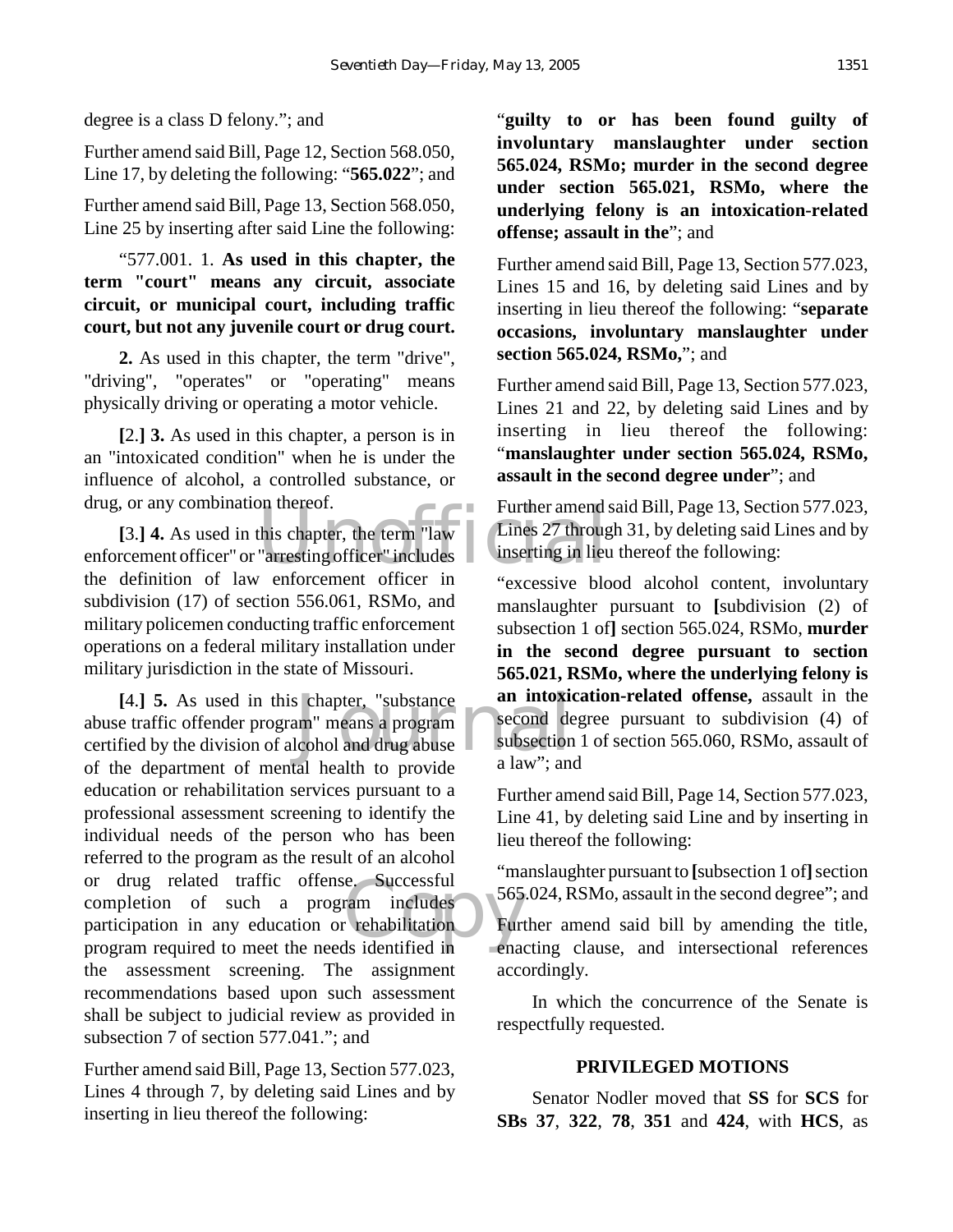amended, be taken up for 3rd reading and final passage, which motion prevailed.

**HCS** for **SS** for **SCS** for **SBs 37**, **322**, **78**, **351** and **424**, as amended, entitled:

# HOUSE COMMITTEE SUBSTITUTE FOR SENATE SUBSTITUTE FOR SENATE COMMITTEE SUBSTITUTE FOR SENATE BILLS NOS. 37, 322, 78, 351 and 424

committee substitute for house committee<br>
substitute for house bill nos. 302 & 38, ninety-first<br>
general assembly, first regular session, and to enact<br>
Absent with let An Act to repeal sections 302.060, 302.321, 302.541, 311.310, 568.050, 577.023, and 577.500, RSMo, and section 302.309 as enacted by house substitute for senate substitute for senate committee substitute for senate bill nos. 1233, 840 & 1043, ninety-second general assembly, second regular session and section 302.309 as enacted by conference committee substitute no. 2 for senate substitute for house bill nos.  $302 \& 38$ , ninety-first general assembly, first regular session, and to enact in lieu thereof nine new sections relating to alcohol related offenses, with penalty provisions.

Was taken up.

8, 351 and 424, as was agreed<br>a motion prevailed by<br>the bill past Senator Nodler moved that **HCS** for **SS** for **SCS** for **SBs 37**, **322**, **78**, **351** and **424**, as amended, be adopted, which motion prevailed by the following vote:

#### YEAS—Senators

| Alter       | <b>Barnitz</b> | Bartle   | <b>Bray</b>    | tabl |
|-------------|----------------|----------|----------------|------|
| Callahan    | Cauthorn       | Champion | <b>Clemens</b> |      |
| Coleman     | Crowell        | Days     | Dolan          |      |
| Dougherty   | <b>Gibbons</b> | Graham   | Green          |      |
| Griesheimer | <b>Gross</b>   | Kennedy  | Klindt         |      |
| Koster      | Loudon         | Mayer    | Nodler         |      |
| Purgason    | Ridgeway       | Shields  | Stouffer       | SА   |
| Taylor      | Vogel          | Wheeler  | Wilson—32      |      |

NAYS—Senators—None

Absent—Senator Scott—1

Absent with leave—Senator Engler—1

Vacancies—None

On motion of Senator Nodler, **HCS** for **SS** for **SCS** for **SBs 37**, **322**, **78**, **351** and **424**, as amended, was read the 3rd time and passed by the following vote:

| YEAS-Senators  |          |                |
|----------------|----------|----------------|
| <b>Barnitz</b> | Bartle   | <b>Bray</b>    |
| Cauthorn       | Champion | <b>Clemens</b> |
| Crowell        | Days     | Dolan          |
| <b>Gibbons</b> | Graham   | Green          |
| Gross          | Kennedy  | Klindt         |
| Loudon         | Mayer    | Nodler         |
| Ridgeway       | Shields  | Stouffer       |
| Vogel          | Wheeler  | Wilson—32      |
|                |          |                |

#### NAYS—Senators—None

Absent—Senator Scott—1

Absent with leave—Senator Engler—1

Vacancies—None

The President declared the bill passed.

On motion of Senator Nodler, title to the bill was agreed to.

Senator Nodler moved that the vote by which the bill passed be reconsidered.

Senator Shields moved that motion lay on the table, which motion prevailed.

Bill ordered enrolled.

## **HOUSE BILLS ON THIRD READING**

Senator Shields moved that **HB 596**, with **SA 1** (pending), be called from the Informal Calendar and again taken up for 3rd reading and final passage, which motion prevailed.

**SA 1** was again taken up.

At the request of Senator Shields, **SA 1** was withdrawn.

On motion of Senator Shields, **HB 596** was read the 3rd time and passed by the following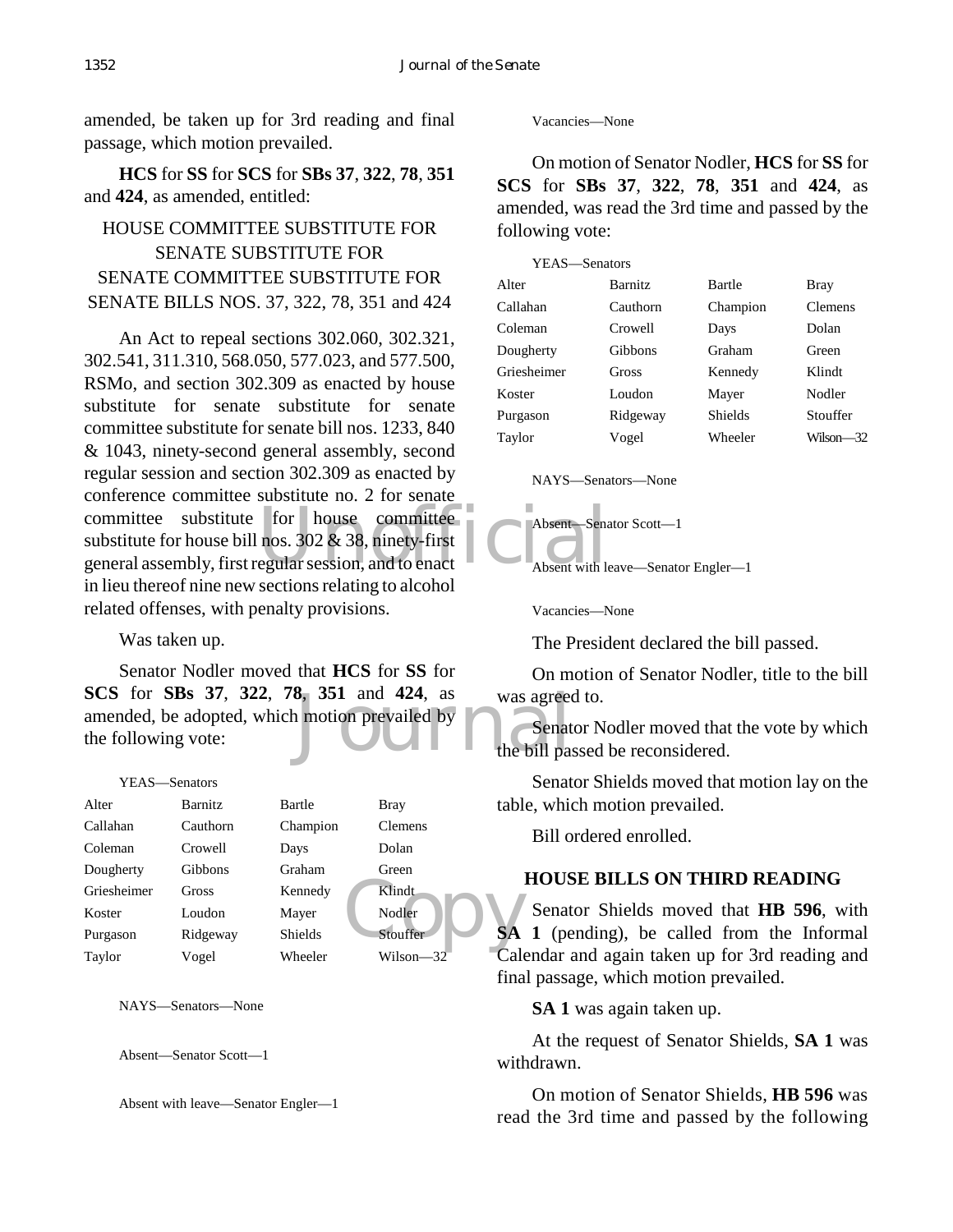vote:

# YEAS—Senators Alter Barnitz Bartle Bray Callahan Cauthorn Champion Clemens Coleman Crowell Days Dolan Dougherty Gibbons Graham Green Griesheimer Gross Kennedy Klindt Koster Loudon Mayer Nodler Purgason Ridgeway Shields Stouffer Taylor Vogel Wheeler Wilson—32

NAYS—Senators—None

Absent—Senator Scott—1

Absent with leave—Senator Engler—1

Vacancies—None

The President declared the bill passed.

The President declared the bill passed.<br>
On motion of Senator Shields, title to the bill<br>
Coleman was agreed to.

Senator Shields moved that the vote by which the bill passed be reconsidered.

Senator Gibbons moved that motion lay on the table, which motion prevailed.

d.<br>ibbons assumed the news-President Pro Tem Gibbons assumed the Chair.

**HB 413**, introduced by Representative Hubbard, et al, entitled:

am for first<br>ations, with an was An Act to amend chapter 190, RSMo, by adding thereto one new section relating to a bioterrorism vaccination program for first responders deployed to disaster locations, with an emergency clause.

Was called from the Consent Calendar and taken up by Senator Coleman.

On motion of Senator Coleman, **HB 413** was read the 3rd time and passed by the following vote:

| YEAS—Senators |          |          |                |
|---------------|----------|----------|----------------|
| Alter         | Barnitz  | Bartle   | <b>Bray</b>    |
| Callahan      | Cauthorn | Champion | <b>Clemens</b> |
| Coleman       | Crowell  | Days     | Dolan          |

| Griesheimer            | Gross                              | Kennedy | Klindt    |  |
|------------------------|------------------------------------|---------|-----------|--|
| Koster                 | Loudon                             | Mayer   | Nodler    |  |
| Purgason               | Ridgeway                           | Shields | Stouffer  |  |
| Taylor                 | Vogel                              | Wheeler | Wilson-32 |  |
|                        | NAYS—Senators—None                 |         |           |  |
| Absent—Senator Scott—1 |                                    |         |           |  |
|                        | Absent with leave—Senator Engler—1 |         |           |  |

Dougherty Gibbons Graham Green

Vacancies—None

The President Pro Tem declared the bill passed.

The emergency clause was adopted by the following vote:

YEAS—Senators

| Alter       | <b>Barnitz</b> | <b>Bartle</b>  | Bray           |
|-------------|----------------|----------------|----------------|
| Callahan    | Cauthorn       | Champion       | <b>Clemens</b> |
| Coleman     | Crowell        | Days           | Dolan          |
| Dougherty   | Gibbons        | Graham         | Green          |
| Griesheimer | Gross          | Kennedy        | Klindt         |
| Koster      | Loudon         | Mayer          | Nodler         |
| Purgason    | Ridgeway       | <b>Shields</b> | Stouffer       |
| Taylor      | Vogel          | Wheeler        | Wilson—32      |

NAYS—Senators—None

Absent—Senator Scott—1

Absent with leave—Senator Engler—1

Vacancies—None

On motion of Senator Coleman, title to the bill was agreed to.

Senator Coleman moved that the vote by which the bill passed be reconsidered.

Senator Shields moved that motion lay on the table, which motion prevailed.

#### **HCS** for **HBs 462** and **463**, entitled:

An Act to repeal sections 537.037 and 630.140, RSMo, and to enact in lieu thereof four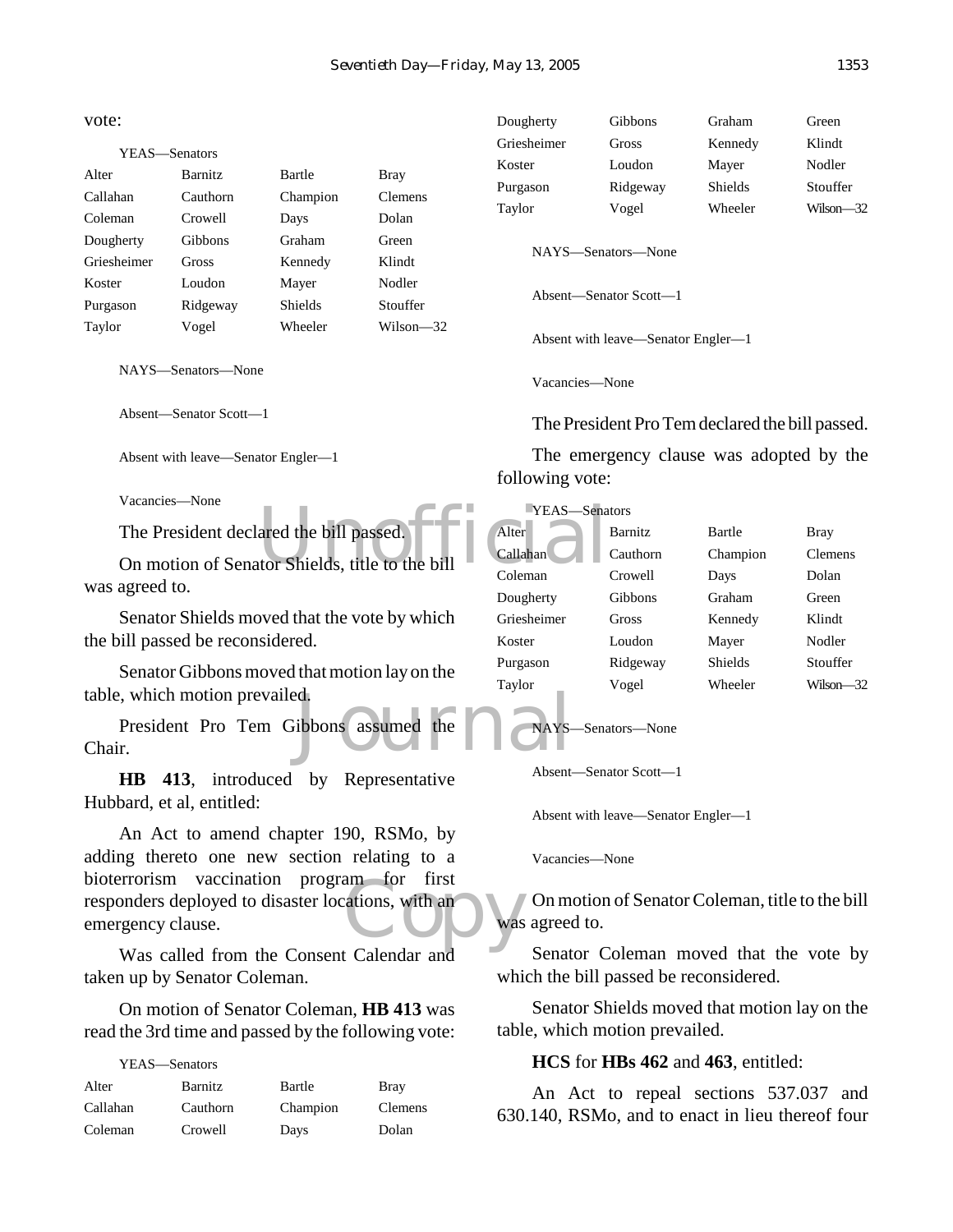new sections relating to suicide prevention.

Was called from the Consent Calendar and taken up by Senator Shields.

On motion of Senator Shields, **HCS** for **HBs 462** and **463** was read the 3rd time and passed by the following vote:

| YEAS—Senators |                |                |                |
|---------------|----------------|----------------|----------------|
| Alter         | <b>Barnitz</b> | Bartle         | Bray           |
| Callahan      | Cauthorn       | Champion       | <b>Clemens</b> |
| Coleman       | Crowell        | Days           | Dolan          |
| Dougherty     | Gibbons        | Graham         | Green          |
| Griesheimer   | Gross          | Kennedy        | Klindt         |
| Koster        | Loudon         | Mayer          | Nodler         |
| Purgason      | Ridgeway       | <b>Shields</b> | Stouffer       |
| Taylor        | Vogel          | Wheeler        | Wilson—32      |

```
NAYS—Senators—None
```
Absent—Senator Scott—1

Absent with leave—Senator Engler—1

Vacancies—None

The President Pro Tem declared the bill passed.

On motion of Senator Shields, title to the bill<br>
agreed to.<br>
Senator Shields moved that the vote by which vogel On motion of Senator Shields, title to the bill was agreed to.

the bill passed be reconsidered.

Senator Nodler moved that motion lay on the table, which motion prevailed.

## **MESSAGES FROM THE HOUSE**

MESSAGES FROM THE HOUSE<br>The following message was received from the<br>House of Representatives through its Chief Clerk: The following message was received from the

Mr. President: I am instructed by the House  $\overline{of}$ Representatives to inform the Senate that the House has taken up and passed **SB 521**.

With House Committee Amendment 1.

# HOUSE COMMITTEE AMENDMENT NO. 1

Amend Senate Bill No. 521, Page 1, Section A, Line 2 by deleting the number "26.018" and inserting in lieu thereof the number "26.607"; and

Further amend said bill, Page 2, Section 26.607, Line 20 by inserting after the word "**governor**" the words "**or his or her designee**"; and

Further amend said bill by amending the title, enacting clause, and intersectional references accordingly.

In which the concurrence of the Senate is respectfully requested.

## **PRIVILEGED MOTIONS**

Senator Crowell moved that **SB 521**, with **HCA 1**, be taken up for 3rd reading and final passage, which motion prevailed.

**HCA 1** was taken up.

Unofficial Senator C Senator Crowell moved that **HCA 1** be adopted, which motion prevailed by the following vote: C

| YEAS—Senators  |                |             |             |
|----------------|----------------|-------------|-------------|
| Alter          | <b>Barnitz</b> | Bartle      | Bray        |
| Callahan       | Cauthorn       | Champion    | Clemens     |
| Crowell        | Days           | Dolan       | Dougherty   |
| <b>Gibbons</b> | Graham         | Green       | Griesheimer |
| Gross          | Kennedy        | Klindt      | Koster      |
| Loudon         | Mayer          | Nodler      | Purgason    |
| Ridgeway       | Shields        | Stouffer    | Taylor      |
| Vogel          | Wheeler        | $Wilson-31$ |             |

NAYS—Senators—None

Absent—Senators Coleman Scott—2

Absent with leave—Senator Engler—1

Vacancies—None

On motion of Senator Crowell, **SB 521**, as amended, was read the 3rd time and passed by the following vote:

| YEAS—Senators |                |          |                |
|---------------|----------------|----------|----------------|
| Alter         | <b>Barnitz</b> | Bartle   | <b>Bray</b>    |
| Callahan      | Cauthorn       | Champion | <b>Clemens</b> |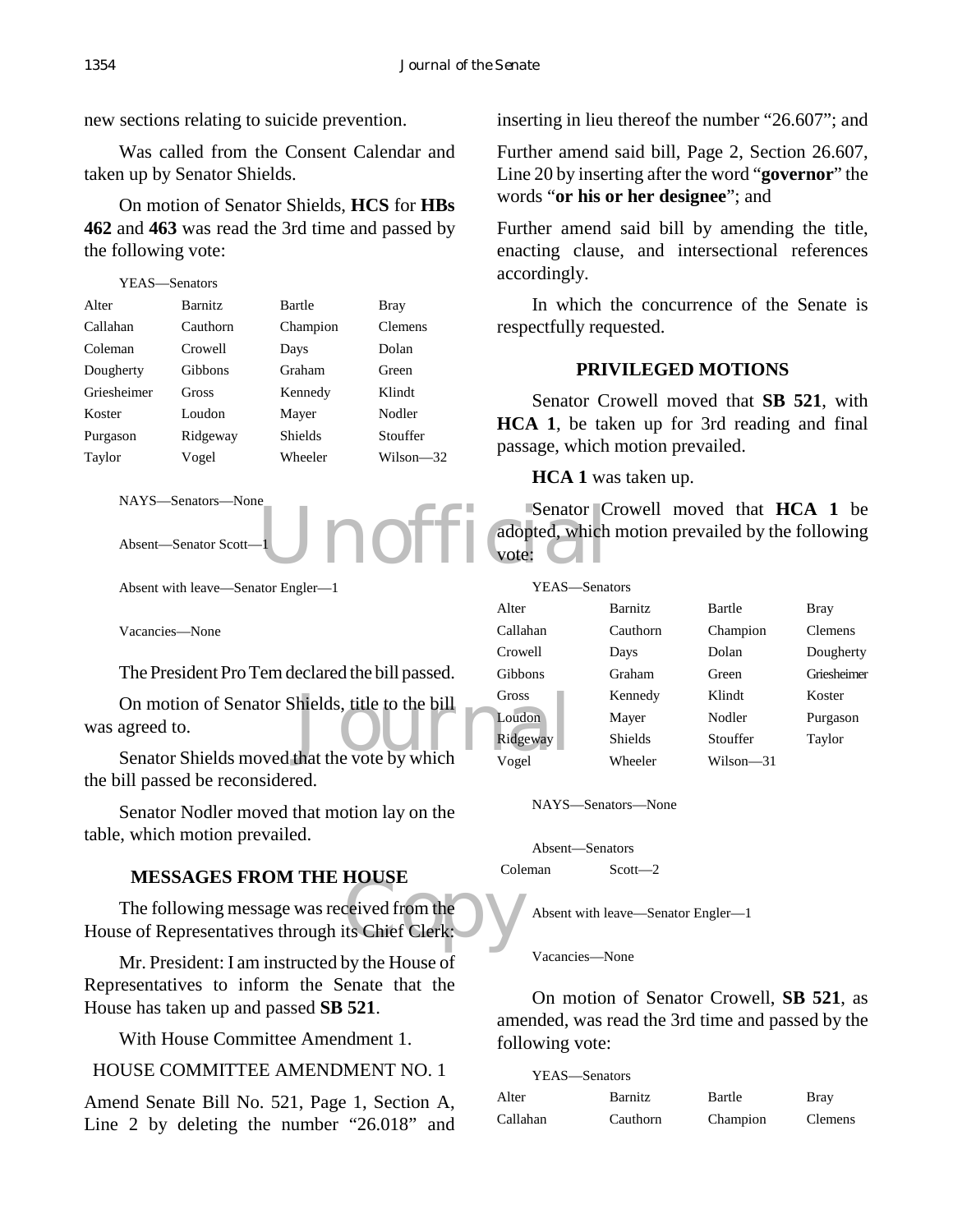| Coleman     | Crowell        | Days           | Dolan     |
|-------------|----------------|----------------|-----------|
| Dougherty   | <b>Gibbons</b> | Graham         | Green     |
| Griesheimer | Gross          | Kennedy        | Klindt    |
| Koster      | Loudon         | Mayer          | Nodler    |
| Purgason    | Ridgeway       | <b>Shields</b> | Stouffer  |
| Taylor      | Vogel          | Wheeler        | Wilson—32 |
|             |                |                |           |

Absent—Senator Scott—1

Absent with leave—Senator Engler—1

Vacancies—None

The President Pro Tem declared the bill passed.

On motion of Senator Crowell, title to the bill was agreed to.

Senator Sh<br>
sidered. Senator Sh<br>
sidered. Senator Crowell moved that the vote by which the bill passed be reconsidered.

Senator Shields moved that motion lay on the table, which motion prevailed.

Bill ordered enrolled.

#### **HOUSE BILLS ON THIRD READING**

**HIRD READING** Mr. P<br>by Representative Representation **HB 681**, introduced by Representative Chappelle-Nadal, entitled:

An Act to repeal sections 660.620 and 660.625, RSMo, and to enact in lieu thereof two new sections relating to the office of advocacy and assistance for the elderly.

Was called from the Consent Calendar and<br>
a up by Senator Days,<br>
On motion of Senator Days, **HB 681** was read Was called from the Consent Calendar and taken up by Senator Days.

the 3rd time and passed by the following vote:

#### YEAS—Senators

| Alter       | <b>Barnitz</b> | Bartle   | Bray    |
|-------------|----------------|----------|---------|
| Callahan    | Cauthorn       | Champion | Clemens |
| Coleman     | Crowell        | Days     | Dolan   |
| Dougherty   | <b>Gibbons</b> | Graham   | Green   |
| Griesheimer | Gross          | Kennedy  | Klindt  |
| Koster      | Loudon         | Mayer    | Nodler  |

Purgason Ridgeway Shields Stouffer Taylor Vogel Wheeler Wilson—32

NAYS—Senators—None

Absent—Senator Scott—1

Absent with leave—Senator Engler—1

Vacancies—None

The President Pro Tem declared the bill passed.

On motion of Senator Days, title to the bill was agreed to.

Senator Days moved that the vote by which the bill passed be reconsidered.

Senator Shields moved that motion lay on the table, which motion prevailed.

#### **MESSAGES FROM THE HOUSE**

The following messages were received from the House of Representatives through its Chief Clerk:

Mr. President: I am instructed by the House of Representatives to inform the Senate that the House has taken up and passed **SB 431**.

Emergency clause adopted.

Bill ordered enrolled.

Also,

Mr. President: I am instructed by the House of Representatives to inform the Senate that the House has taken up and adopted the Conference Committee Report on **HCS** for **SS** for **SCS** for **SB 210**, as amended, and has taken up and passed **CCS** for **HCS** for **SS** for **SCS** for **SB 210**.

Bill ordered enrolled.

Also,

Mr. President: I am instructed by the House of Representatives to inform the Senate that the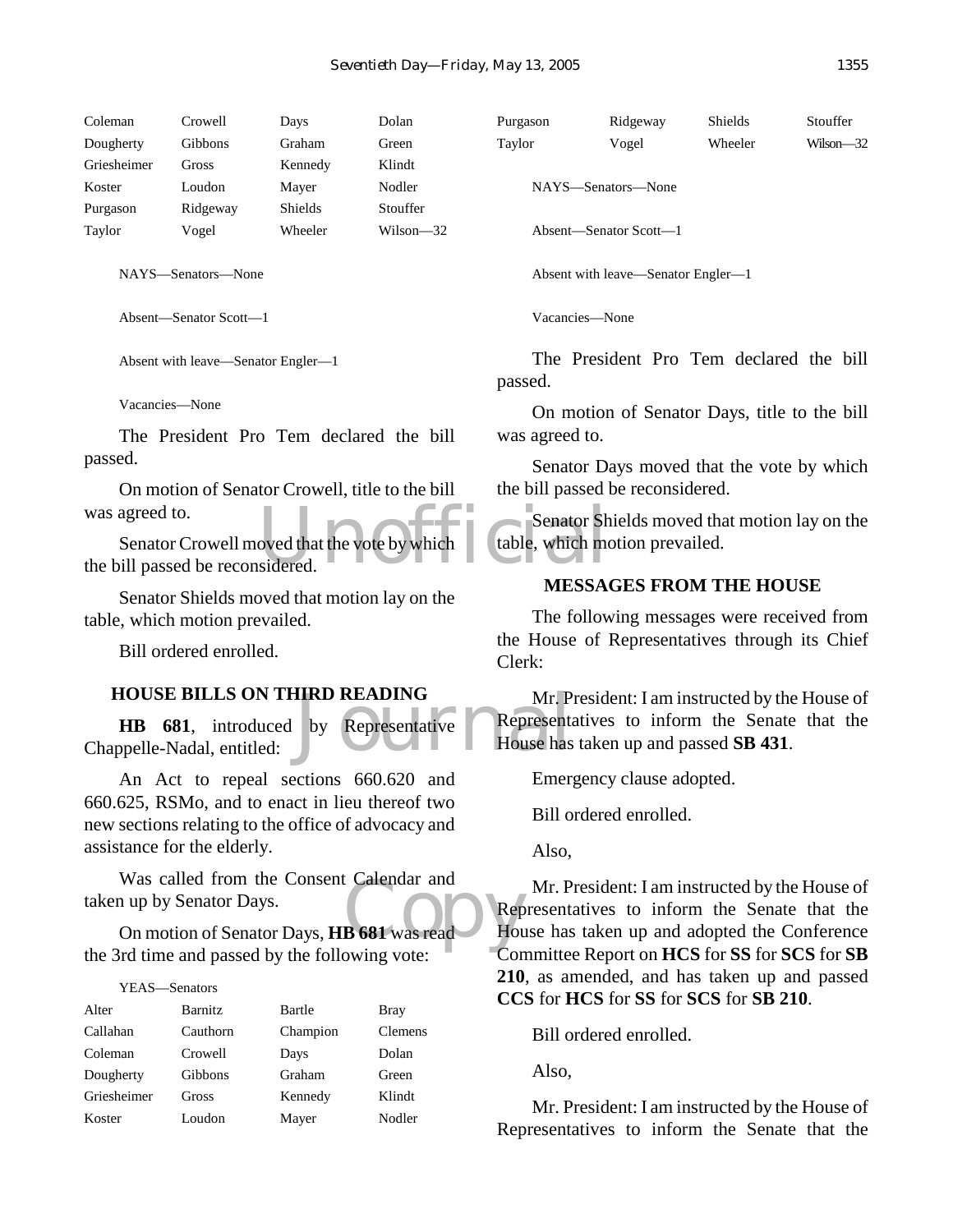House has taken up and adopted the Conference Committee Report on **HCS** for **SCS No. 2** for **SB 155**, as amended, and has taken up and passed **CCS** for **HCS** for **SCS No. 2** for **SB 155**.

Bill ordered enrolled.

Also,

Mr. President: I am instructed by the House of Representatives to inform the Senate that the House has taken up and adopted Conference Committee Report No. 2 on **HCS** for **SCS** for **SB 233**, as amended, and has taken up and passed **CCS No. 2** for **HCS** for **SCS** for **SB 233**.

Bill ordered enrolled.

Also,

Mr. President: I am instructed by the House of<br>
Representatives to inform the Senate that the<br>
House has taken up and adopted the Conference<br>
Also, Mr. President: I am instructed by the House of  $\bullet$ Representatives to inform the Senate that the Committee Report on **HCS** for **SCS** for **SB 500**, as amended, and has taken up and passed **CCS** for **HCS** for **SCS** for **SB 500**.

Emergency clause defeated.

Bill ordered enrolled.

Also,

 $\begin{array}{c} \n 0 \text{ and } 344. \\
 \n \text{C.} \n \end{array}$ Mr. President: I am instructed by the House of Representatives to inform the Senate that the House has taken up and adopted the Conference Committee Report on **HCS** for **SCS** for **SBs 420** and **344**, as amended, and has taken up and passed **CCS** for **HCS** for **SCS** for **SBs 420** and **344**.

Bill ordered enrolled.

Also,

Mr. President: I am instructed by the House of Representatives to inform the Senate that the House has adopted **SCS** for **HCS No. 2** for **HB 232** and has taken up and passed **SCS** for **HCS No. 2** for **HB 232**.

Mr. President: I am instructed by the House of Representatives to inform the Senate that the House has adopted **SCS** for **HB 229** and has taken up and passed **SCS** for **HB 229**.

Also,

Mr. President: I am instructed by the House of Representatives to inform the Senate that the House has adopted **SCS** for **HCS** for **HB 443** and has taken up and passed **SCS** for **HCS** for **HB 443**.

Also,

Also,

Mr. President: I am instructed by the House of Representatives to inform the Senate that the House has adopted **SS**, as amended, for **HB 116** and has taken up and passed **SS** for **HB 116**, as amended.

Emergency clause adopted.

Mr. President: I am instructed by the House of Representatives to inform the Senate that the House has concurred in **SA 1** to **HCS** for **HB 824** and has taken up and passed **HCS** for **HB 824**, as amended.

Journalso, Mr. President: I am instructed by the House of Representatives to inform the Senate that the House has adopted **SS** for **SCS** for **HCS** for **HB 500** and **533** and has taken up and passed **SS** for **SCS** for **HCS** for **HB 500** and **533**.

Also,

Also,

Mr. President: I am instructed by the House of Representatives to inform the Senate that the House has concurred in **SA 1** and **SA 2** and has taken up and passed **HCS** for **HB 388**, as amended.

Also,

Mr. President: I am instructed by the House of Representatives to inform the Senate that the House has adopted **SS** for **SCS** for **HB 617** and has taken up and passed **SS** for **SCS** for **HB 617**.

Also,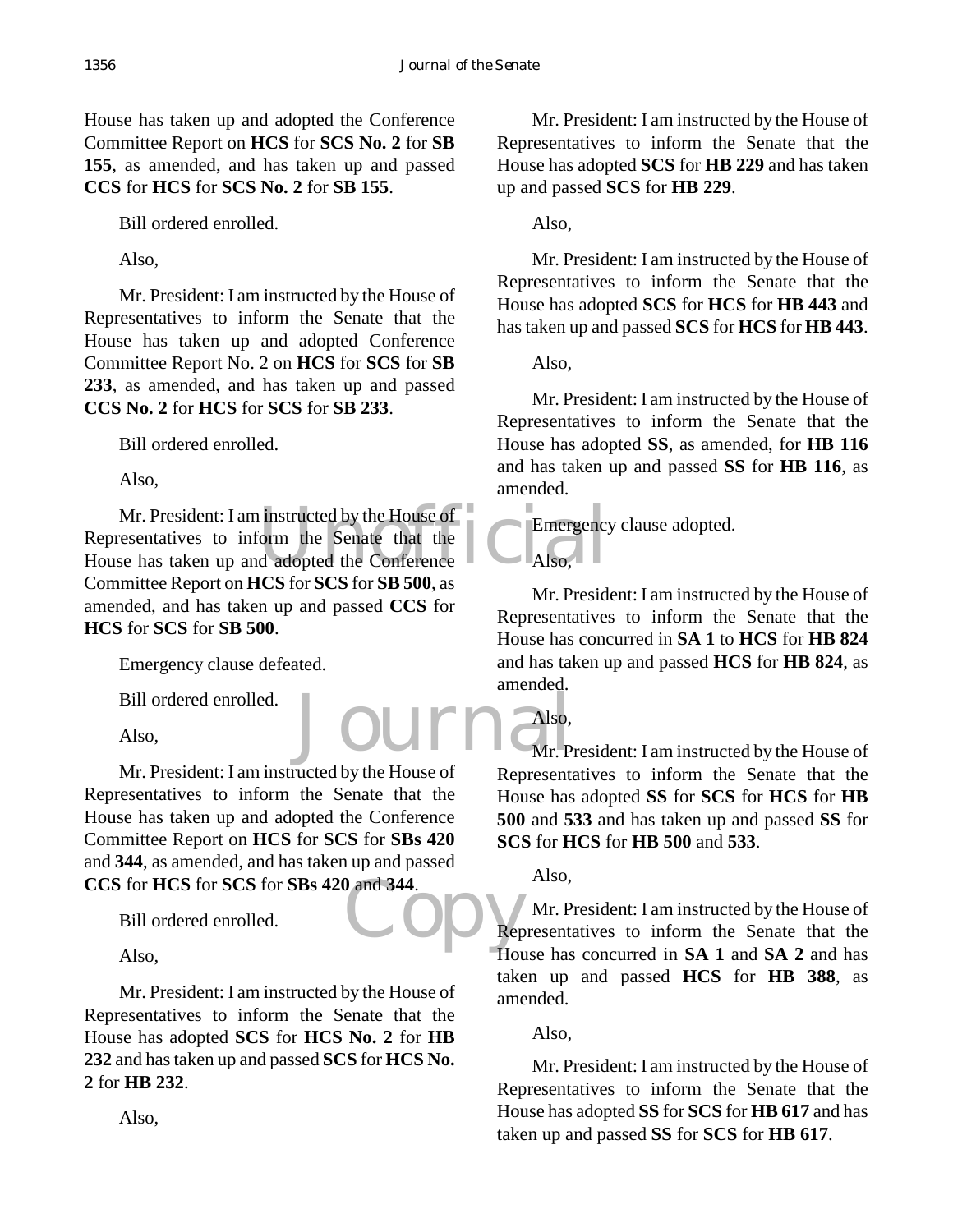## Also,

Mr. President: I am instructed by the House of Representatives to inform the Senate that the House has adopted **SCS** and has taken up and passed **SCS** for **HB 688**.

Also,

Mr. President: I am instructed by the House of Representatives to inform the Senate that the House has adopted **SS No. 2**, as amended, and has taken up and passed **SS No. 2** for **SCS** for **HCS** for **HB 972**, as amended.

Emergency clause adopted.

Also,

orm the senate that the<br>as amended, and has taken<br>CS for HCS for HB 186, as Mr. President: I am instructed by the House of Representatives to inform the Senate that the House has adopted **SS**, as amended, and has taken up and passed **SS** for **SCS** for **HCS** for **HB 186**, as amended.

Emergency clause adopted.

Also,

the Senate that the Also,<br>sed SB 274. Mr. P Mr. President: I am instructed by the House of Representatives to inform the Senate that the House has taken up and passed **SB 274**.

Bill ordered enrolled.

Also,

Cop Rep Mr. President: I am instructed by the House of Representatives to inform the Senate that the House has taken up and passed **SS** for **SCS** for **SB 346**.

Bill ordered enrolled.

Also,

Mr. President: I am instructed by the House of Representatives to inform the Senate that the House has taken up and adopted **SCR 15**.

Also,

Mr. President: I am instructed by the House of Representatives to inform the Senate that the House has taken up and adopted **SS** for **SCR 7**.

Also,

Mr. President: I am instructed by the House of Representatives to inform the Senate that the House has taken up and adopted **SCS** for **SCR 6**.

Also,

Mr. President: I am instructed by the House of Representatives to inform the Senate that the House has taken up and passed **SB 480**.

Bill ordered enrolled.

Also,

Mr. President: I am instructed by the House of Representatives to inform the Senate that the House has taken up and passed **SB 518**.

Bill ordered enrolled.

Also,

Mr. President: I am instructed by the House of Representatives to inform the Senate that the House has taken up and passed **SB 122**.

Bill ordered enrolled.

Also,

Mr. President: I am instructed by the House of Representatives to inform the Senate that the House has taken up and passed **SB 288**.

Bill ordered enrolled.

Also,

Mr. President: I am instructed by the House of Representatives to inform the Senate that the House has taken up and passed **SB 396**.

Bill ordered enrolled.

Also,

Mr. President: I am instructed by the House of Representatives to inform the Senate that the House has taken up and adopted **SCR 17**.

Also,